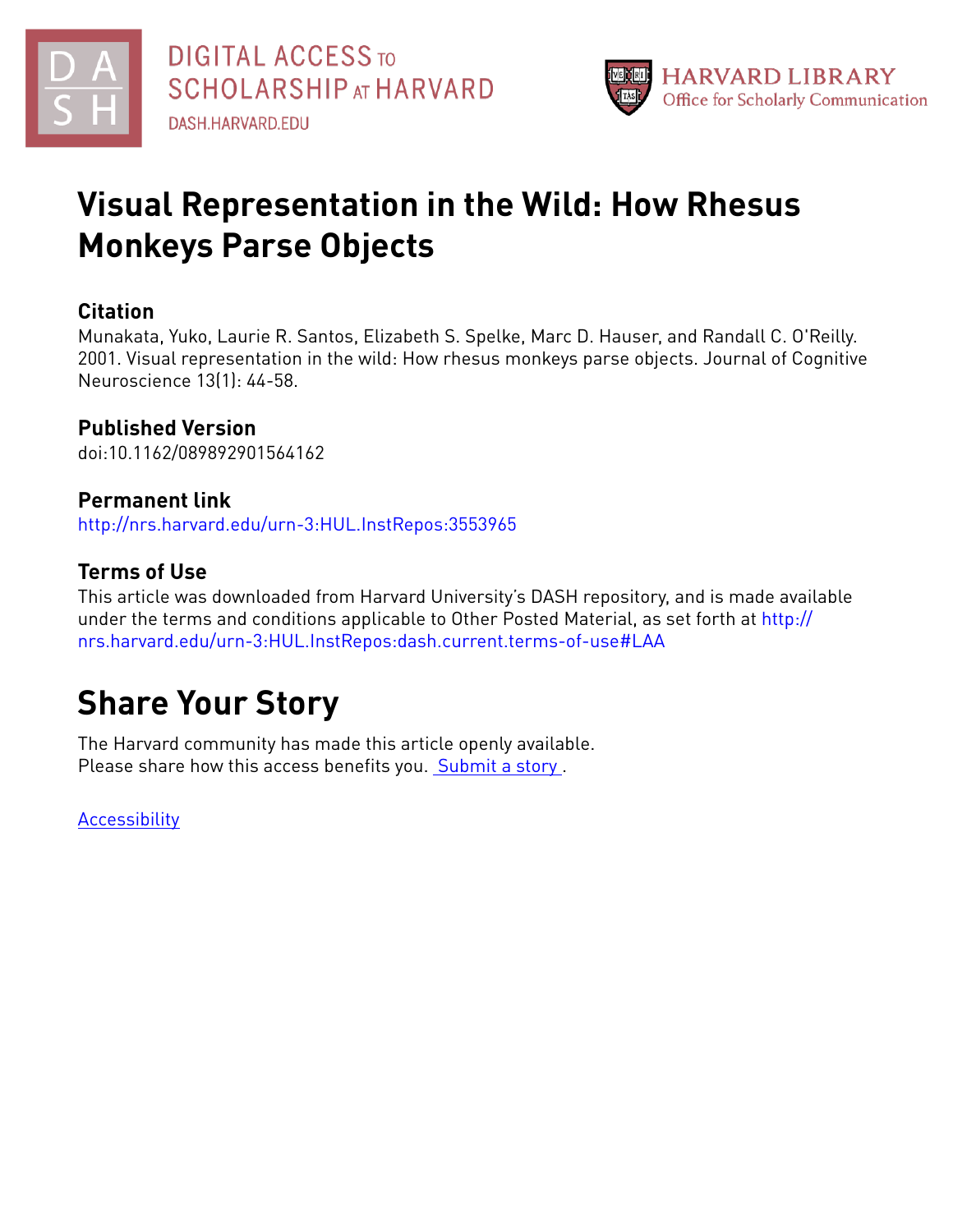# Visual Representation in the Wild: How Rhesus Monkeys **Parse Objects**

Yuko Munakata<sup>1</sup>, Laurie R. Santos<sup>2</sup>, Elizabeth S. Spelke<sup>2</sup>, Marc D. Hauser<sup>2</sup>, and Randall C. O'Reilly<sup>3</sup>

#### Abstract

Visual object representation was studied in free-ranging rhesus monkeys. To facilitate comparison with humans, and to provide a new tool for neurophysiologists, we used a looking time procedure originally developed for studies of human infants. Monkeys' looking times were measured to displays with one or two distinct objects, separated or together, stationary or moving. Results indicate that rhesus monkeys

used featural information to parse the displays into distinct objects, and they found events in which distinct objects moved together more novel or unnatural than events in which distinct objects moved separately. These findings show both commonalities and contrasts with those obtained from human infants. We discuss their implications for the development and neural mechanisms of higher-level vision. ■

# **INTRODUCTION**

Physiological and anatomical studies in nonhuman primates have advanced the understanding of the primate visual system and revealed detailed homologies between human and nonhuman primate vision (Tootell, Dale, Sereno, & Malach, 1996; Sereno, Dale, & Tootell, 1995; DeYoe & Van Essen, 1988; Maunsell & Newsome, 1987; Desimone, Albright, Gross, & Bruce, 1984). Fundamental questions nevertheless remain concerning the similarities and differences between the visual representations that humans and monkeys form. For example, to what degree do nonhuman primates share our human propensity to develop taxonomies of objects, treating each living object as a member of a given species and each artifact as a tool with a specific function? Answering such questions is critical to understanding the relation between visual cognition in human and nonhuman primates and to interpreting data on the physiology and anatomy of primate vision.

Here we report four experiments investigating how semi-free-ranging rhesus monkeys form representations of and inferences about visible objects presented under natural conditions. Our experiments use methods that require no training, that allow direct comparisons with studies of humans both before and after the acquisition of language, and that could be adapted to permit simultaneous behavioral and neuronal recordings. We examine rhesus monkeys' parsing of visual

displays into objects and their sensitivity to the natural motions of those objects, using a looking time procedure that was developed for studies of human infants (e.g., Fantz, 1961), adapted for studies of object perception in human infancy (e.g., Spelke, Breinlinger, Jacobson, & Phillips, 1993), and applied to both freeranging rhesus monkeys and captive cotton-top tamarins with considerable success (Hauser, MacNeilage, & Ware, 1996; Hauser, 1998).

#### The Development of Object Parsing in Humans

One motivation for the current work comes from developmental studies of object perception in human infancy. Infants perceive objects by using information about the three-dimensional arrangements and motions of visible surfaces (hereafter, spatiotemporal *information*) before they use information about the colors, textures, and curvature of surfaces (hereafter, featural information) (Xu, Carey, & Welch, 1999; Needham & Baillargeon, 1998; Spelke et al., 1993; Kestenbaum, Termine, & Spelke, 1987; von Hofsten & Spelke, 1985). Further, the ability to use featural information to represent distinct objects emerges at the same time as the first names for objects. This correlation raises questions about the relation between visual representation and language. Does the acquisition of a natural language, or the emergence of related symbolic capacities, lead humans to represent objects in a way that is unique to our species? Alternatively, do human and nonhuman primates form homologous object representations that emerge in humans at about 1 year of life? The current studies attempt to distin-

<sup>&</sup>lt;sup>1</sup> University of Denver, <sup>2</sup> Harvard University, <sup>3</sup> University of Colorado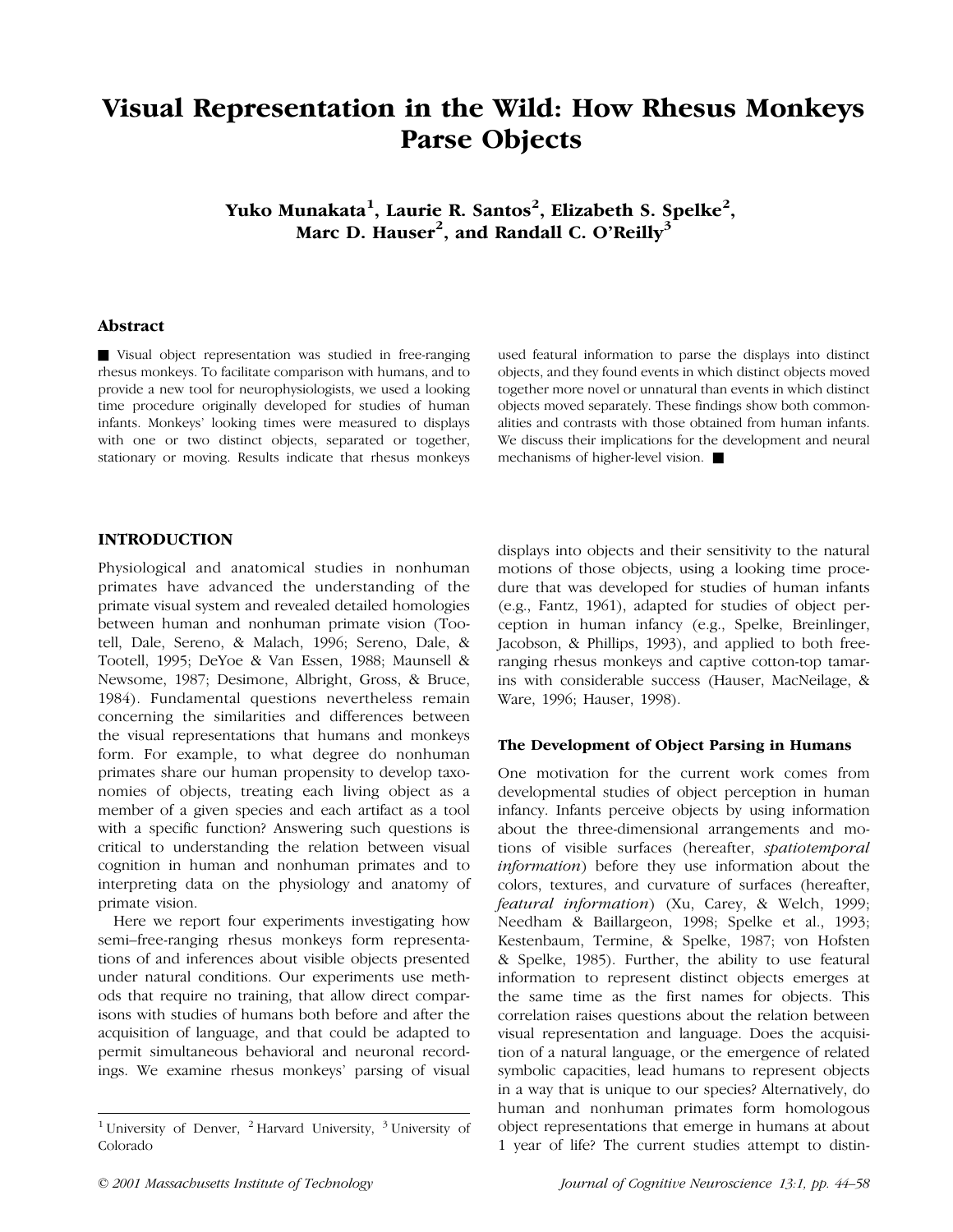guish these possibilities by testing adult nonhuman primates' abilities to perceive objects using featural information.

Much of the evidence concerning the development of object representations in humans comes from preferential looking experiments, in which infants are presented repeatedly with a visual display until their attention to the display declines, and then they are presented with new displays. Looking times to the new displays are measured, on the assumption that infants will look longer at displays they perceive to be novel or unnatural (Baillargeon, 1995; Fantz, 1964). These looking times therefore provide evidence concerning infants' representations of all the displays, and their (perhaps tacit) expectations about how the displays may change (Spelke, 1985).

One set of preferential looking studies provides the background for the present experiments. Xu et al. (1999) presented 10- and 12-month-old infants with an array that adults perceive as one meaningful object on top of another (e.g., a duck resting on a car) on a flat supporting surface (Figure 1). In one condition, the objects were stationary; in the other condition, the top object was moved relative to the bottom object during the initial familiarization. After infants had viewed the stationary or moving display repeatedly, they were shown two test events in which a hand grasped the top object and lifted it. In one event, the top object rose into the air while the bottom object remained on the supporting surface (left-hand side of Figure 1); in the other event, both objects moved upward together (right-hand side of Figure 1). Looking times to the outcomes of these events were compared to each other and to the looking times of infants in a baseline condition, who viewed the same outcome displays but received no initial familiarization with the objects and viewed no

object motion. Relative to this baseline measure of the displays' intrinsic attractiveness to infants, the 12month-old infants in the main experiment looked longer at the test outcome in which the two objects had moved together, both after familiarization with moving objects and after familiarization with stationary objects. This looking pattern provides evidence that infants had parsed both of the initial displays into two bounded objects, and that they represented each object as separately movable and manipulable. The 10-month-old infants showed the same looking patterns in the condition in which the objects initially were presented in motion, but not in the condition in which the objects initially were stationary. These findings provide evidence that 10-month-old infants used spatiotemporal information, but not featural information specifying object kind, to represent object boundaries.

Xu et al.'s (1999) findings accord with research using variants of this method with younger infants and simpler object displays. Infants 3 to 5 months old have been found to parse two adjacent objects such as blocks and cones into two separately movable, manipulable units if the objects are separated in depth or undergo separate movement (Spelke, Hofsten, & Kestenbaum, 1989; Kestenbaum et al., 1987; von Hofsten & Spelke, 1985) but not if the objects are stationary, adjacent, and distinguishable only by their different surface texture, coloring, and curvature (Needham & Baillargeon, 1998; Spelke et al., 1993). Because infants are known to be sensitive to the latter featural information (see Kellman & Arterberry, 1998, for review), one interpretation of these findings is that infants' representations of objects depend on a modular system, which operates on spatiotemporal but not featural information (e.g., Scholl & Leslie, in press; Bertenthal, 1996; Spelke & Van de Walle, 1993). Alternatively,

Figure 1. Displays testing infants' sensitivity to spatiotemporal or featural information (Reprinted from Cognition, 70, Xu et al., Infants' ability to use object kind information for object individuation 137-166, 1999, with permission from Elsevier Science).

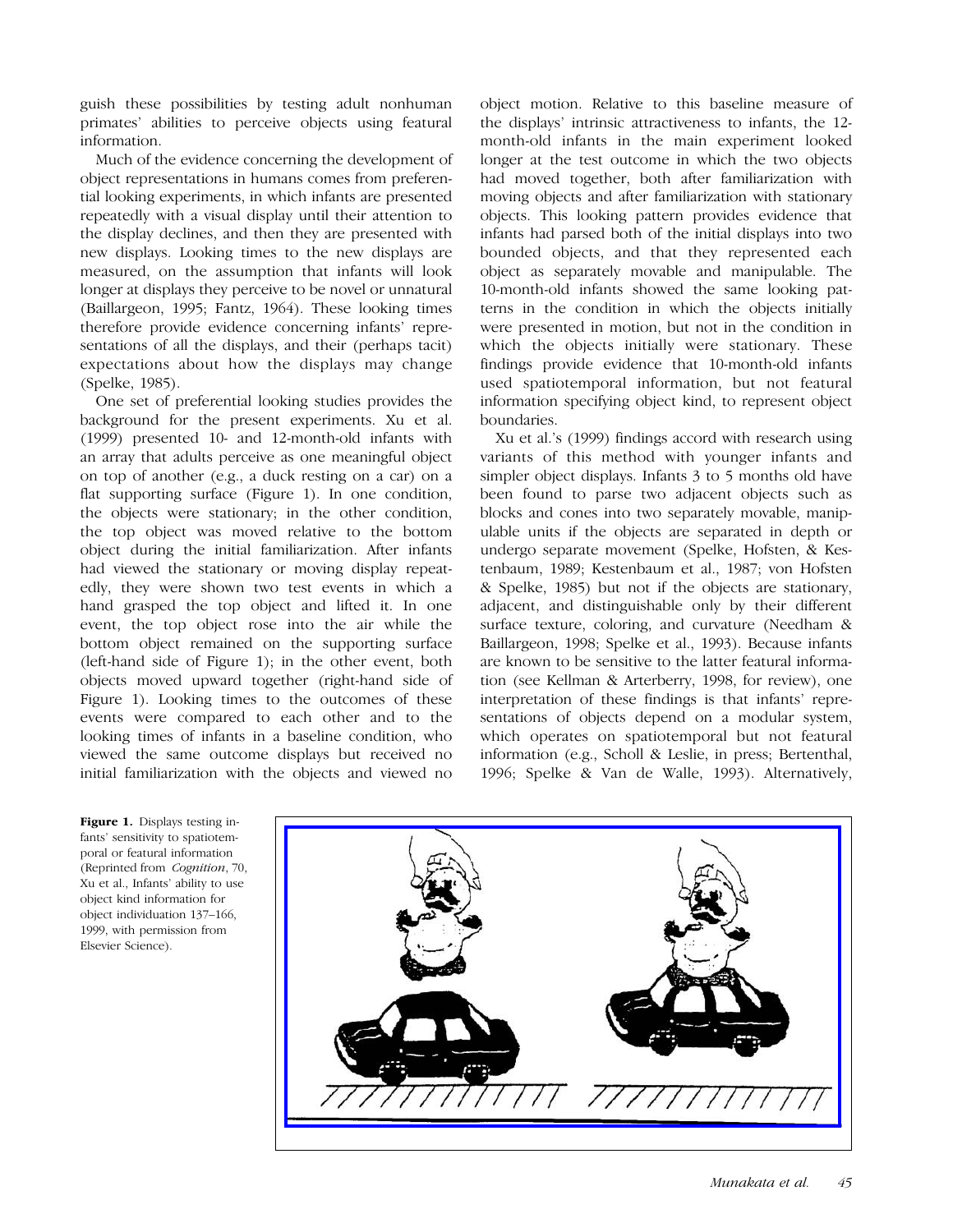infants may use both spatiotemporal and featural information to parse objects, but they may be less sensitive to the latter (Needham, 1997; Johnson & Aslin, 1996). In any case, a change appears to occur at the end of the first year, when infants first reliably demonstrate the use of featural information to specify the boundaries of adjacent objects.<sup>1</sup> This change coincides with the emergence of the first names for objects (Xu & Carey, 1996; Xu et al., 1999).

One exception to the general rule that young infants ignore featural information in parsing objects concerns their responses to humans and human body parts, especially hands. By 6 months of age, infants treat hands as distinct from inanimate objects and have different expectations about how hands and inanimate objects should behave. In particular, infants view the motions of hands as goal-directed (Woodward, 1998), they anticipate that a hand can pick up an object but that one object cannot pick up another (Leslie, 1982), and they appreciate, on some level, that an object held by a hand requires no further support (Needham & Baillargeon, 1993). Infants' sensitivity to relationships between hands and inanimate objects may form an important precursor to the development of tool use, which is largely learned by observation in young children (Nagell, Olguin, & Tomasello, 1993; Tomasello, Kruger, & Ratner, 1993; Meltzoff, 1988). It is not known, however, whether this early-developing sensitivity is unique to humans or causally involved in later-developing object representations.

# **Object Representations in Monkeys**

Hauser et al. (1996), Hauser (1998), and Hauser and Carey (1998) have adapted the preferential looking method for studies of object representations in both semi-free-ranging and captive monkeys. In Hauser's studies, adult monkeys are given abbreviated versions of the preferential looking experiments used with infants, with brief familiarization periods and brief, fixed-duration test trials. Monkeys typically are familiarized and tested with events involving food items, because these objects elicit high levels of spontaneous attention (Hauser et al., 1996; Hauser & Carey, 1998; though see Hauser, 1998; Hauser & Williams, submitted for cases where monkeys have been tested successfully with nonfood items). Like human infants, adult monkeys have been found to show higher levels of spontaneous looking time when they view certain events that human adults find novel or unnatural (e.g., events in which an object appears to vanish after moving behind a screen), even when care is taken to match the natural and unnatural events on a variety of other dimensions (see Hauser & Carey, 1998 for discussion). Hauser's findings suggest that the preferential looking methods developed for studies of human infants can serve to assess object representations in monkeys as well, allowing systematic comparisons of high-level visual abilities in monkeys and humans.

Additional reasons for using preferential looking methods to test for monkeys' object representations relate to the extensive anatomical, physiological, and behavioral literature on the visual representations of nonhuman primates, and, in particular, rhesus monkeys. A wealth of studies provide evidence for homologous mechanisms subserving visual recognition in rhesus monkeys and humans (Tootell et al., 1996; Sereno et al., 1995; DeYoe & Van Essen, 1988; Maunsell & Newsome, 1987; Desimone et al., 1984). Nevertheless, progress has been slow in understanding how this recognition system works, and in gaining insights into both the commonalities and differences between human and nonhuman object representation. A standard physiological study on rhesus monkeys might demonstrate that neurons in a given brain area become active when the monkeys see a given display, after extensive training with the display. Such data, however, do not reveal the cognitive and behavioral functions of the neurons activated by the visual display, nor the ways in which monkeys use these patterns of neural activation to interpret the world. Moreover, such data make only limited contact with the rich literature in cognitive psychology and cognitive neuroscience on object representations in humans. Do monkeys parse visual displays into objects that can be separately recognized and manipulated? What expectations do monkeys form about events involving objects?

Three features of existing studies of the neural mechanisms of visual representations may have hindered progress in answering these questions. First, with the notable exception of studies of face recognition (e.g., Perrett, Mistlin, & Chitty, 1987), neurophysiological studies of visual processing in monkeys have tended to use two-dimensional, arbitrary stimuli of no ecological significance. Because monkeys' abilities to recognize objects surely have evolved to solve problems such as finding food, avoiding obstacles, and using landmarks to recognize significant places, the mechanisms subserving these abilities may not be best revealed by studies of the responses of neurons to two-dimensional geometric figures or alphanumeric characters. Second, the monkeys in neurophysiological studies typically are given extensive training with an arbitrary set of objects before physiological recording begins. It is not clear whether training regimes lasting a year or more reveal monkeys' ordinary capacities for detecting and remembering natural objects under conditions of incidental viewing, or their ad hoc strategies adopted to solve the problem at hand (see discussion in Rao, Rainer, & Miller, 1997). Third, the methods used to study monkeys often are quite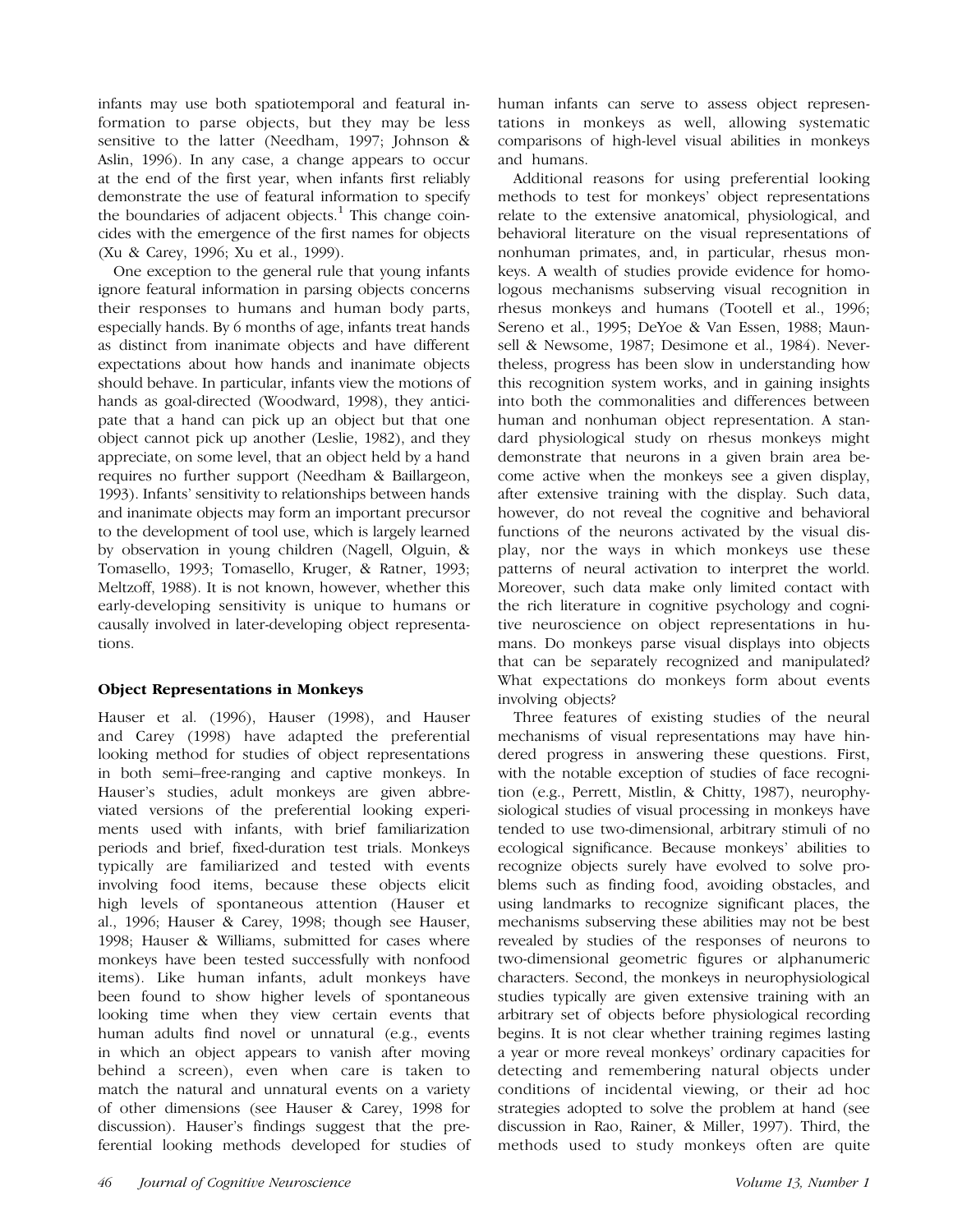different from those used with humans. These differences complicate comparisons across species and hinder attempts to trace the evolutionary origins of human capacities in our common primate heritage (Hauser & Carey, 1998).

The present studies investigate monkeys' representations of natural, ecologically significant objects-food items—undergoing ecologically significant events grasping and lifting. Moreover, they use a method that has been used extensively with humans of all ages, requires no training, and can be administered to free ranging as well as captive animals. For these reasons, the studies promise to shed light on the representations of objects that monkeys form spontaneously, paving the way for simultaneous behavioral and neurophysiological studies of the mechanisms of object representations in untrained animals, under conditions allowing systematic comparison with humans.

In the present studies, we used a variant of the method of Xu et al. (1999) to investigate whether untrained, free-ranging adult rhesus monkeys, with a mature visual system but no spontaneous tool use and, at best, a limited capacity for language, perceive object boundaries as older human infants do. Monkeys were presented with displays containing two novel food objects that were stationary and adjacent. They then viewed the lifting of the top object or of both objects together on two separate trials, and their looking times to the outcomes of these events were recorded. In one condition, the lifting of the objects was accomplished by a single human hand that grasped only the top object. In a second condition, the lifting was accomplished by two hands, each grasping one object and moving the objects together. If monkeys perceived the

object boundaries as older infants do, they should look longer at the outcome of the event in which the two objects moved together in the one-hand events. This tendency might be attenuated in the two-hand events, because each object was lifted by a supporting hand. Such findings would suggest that human and nonhuman primates have homologous representations of objects as movable and manipulable units, and that both species distinguish hands from other objects and are sensitive to the functions of hands in supporting and moving objects.

#### **EXPERIMENT 1**

In our first experiment, monkeys were presented with two novel food items—either a pumpkin and a piece of ginger root or a pepper and a sweet potato—on the floor of a stage (Figure 2). After a monkey had observed one item sitting on top of the other item for at least 1 sec, a hand grasped the top item and lifted it. On different trials, either the top item moved alone while the bottom item remained on the stage floor ("separate trial"), or the two items moved together ("together trial"). At the end of the movement, the hand and objects remained stationary at their final positions for 10 sec, and the monkey's looking time was recorded. Looking times to the two test displays were compared to investigate whether monkeys looked longer at the event outcome on the "together" trial, a preference that would suggest that they perceived two separately movable objects in the original display.

To investigate monkeys' sensitivity to the role of human hands in supporting and manipulating objects,

Figure 2. Experimental set-up: The experimenter positioned the apparatus 2–5 m away from the test monkey. The apparatus consisted of a stage and a screen that could block the view of the stage and store the food stimulus items for the study. The screen was placed behind the stage during test trials, as shown in the figure.

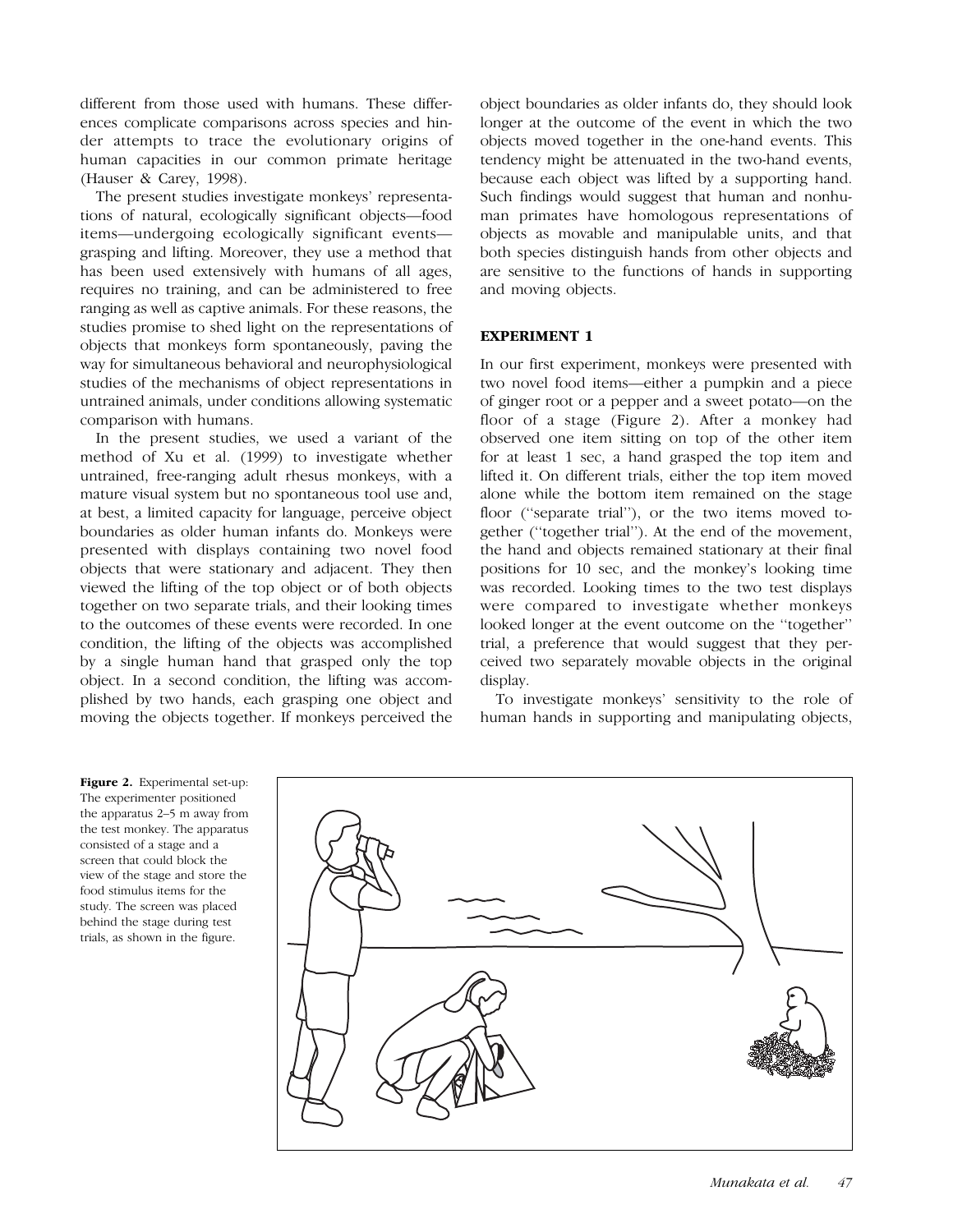the test events were presented in two different ways to different groups of subjects. For half the subjects, both events were produced by a single hand that grasped only the top food object (hold-top). In this condition, the bottom food object appeared to human observers to rest naturally on the display floor on the "separate" trial and to move unnaturally with the top object on the "together" trial. For the remaining subjects, each food object was grasped by a different hand, such that both objects appeared to be adequately supported on both trials (hold-both). Comparisons of monkeys' looking preferences across these conditions should reveal whether monkeys take account of the support function of human hands in representing object motions.

#### **Results**

Figure 3a and b present the findings from this experiment. Monkeys looked longer at "together" events (5.1) sec,  $SE = .3$  sec) than at "separate" events (4.1 sec,  $SE =$ .3 sec),  $F(1, 57) = 9.2$ ,  $p < .005$ . This effect was equally strong in the hold-top and hold-both conditions, yielding no interaction of Condition by Display  $(F = 0)$ . Of the 59 monkeys tested, 42 looked longer at "together" events and 17 looked longer at "separate",  $\chi^2 = 11$ ,  $p <$ 

.005. The main effect of Condition was not statistically significant  $(F < 2)$ .

#### **Discussion**

These results show that rhesus monkeys look longer when two bounded objects move together than when one of the two objects moves separately from the other. Like human infants, monkeys appear to parse arrays into bounded objects, and they represent these objects as independently movable and manipulable. Moreover, monkeys and infants alike appear to look longer at events in which two perceptually bounded objects move and behave as a single unit, suggesting that they find such events to be novel or unnatural. Monkey and human object representations therefore appear to be similar and to be testable by similar methods, in accord with previous findings (Hauser et al., 1996).

The experiment also revealed two differences between the object representations of adult monkeys and young human infants. First, infants as young as 6 months take account of the supporting role of hands in lifting and moving objects, but the monkeys in Experiment 1 showed no sensitivity to hands. Informal observations suggested that the monkeys were highly attentive to the food objects but oblivious to the human



ments 1 and 2. Rhesus monkeys look longer when two distinct objects move together than when one of the two objects moves separately, both (a) when one hand holds and lifts the top object (Experiment 1, hold-top condition) and (b) when two hands hold both objects (Experiment 1, holdboth condition). In contrast, (c) rhesus do not distinguish "together" from "separate" displays in their looking times when the distinct objects are stationary (Experiment 2).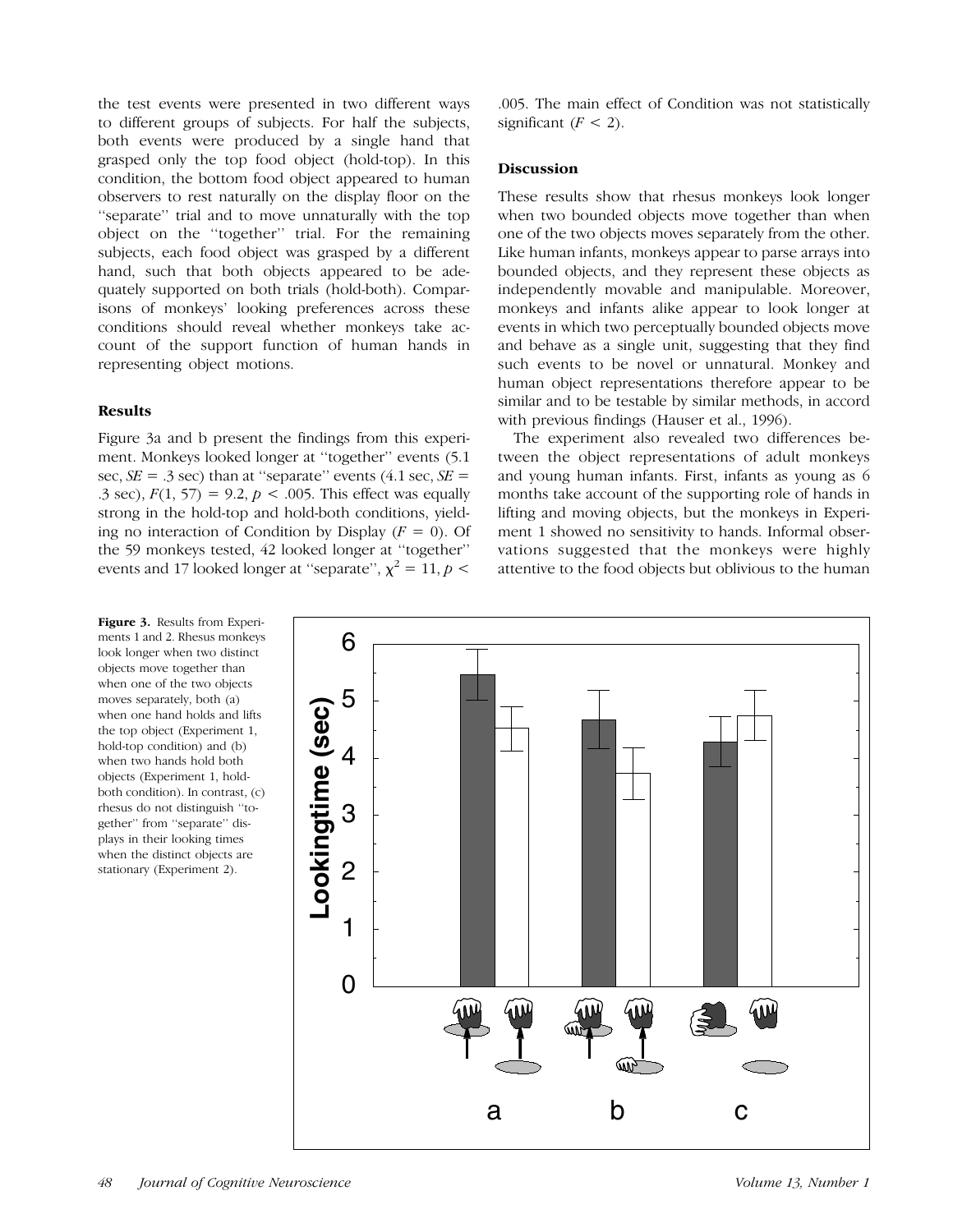hands that held and manipulated them. Second, infants below 12 months do not consistently perceive the boundary between two adjacent objects that are stationary, even when the objects belong to different familiar kinds. Because the initial displays in the present studies contained objects that were adjacent and underwent no relative motion, the present findings suggest that the rhesus monkeys used featural information to parse the visual display into distinct objects.

According to this object-parsing interpretation, two factors are critical to the rhesus' responses: the distinct features of the objects and their distinct or common motions. Because these two factors were not manipulated separately in the test displays in Experiment 1, however, there are two alternative accounts of these findings, each of which discredits one of the factors critical to the object-parsing account. According to one alternative account, monkeys simply find displays with distinct features in spatial proximity more interesting than displays with distinct features in more distant locations. Monkeys may look longer at the outcome of the "together" trial because there are more features clustered together than in the outcome of the "separate" trial; the motion of the objects may be completely irrelevant to monkeys' looking behavior. Experiment 2 tests this alternative interpretation of the findings by comparing monkeys' looking times to the same two outcome displays with no preceding motion. If the alternative interpretation is correct, then monkeys should show a preference for the "together" outcome over the "separate" outcome in Experiment 2, as in Experiment 1. If the object-parsing interpretation is correct, in contrast, monkeys should not show the same preference for the "together" outcome in Experiment 2.

The second alternative interpretation of the data from Experiment 1 is that monkeys' looking times to different event outcomes depend on how much motion preceded those outcomes. According to this account, monkeys looked longer at the outcome of the "together" trial because a greater volume of food moved during the event that preceded the recording of their looking time. On this interpretation, the distinct features of the objects and the representation of object boundaries are irrelevant to monkeys' looking behavior. Experiment 3 tests this alternative interpretation by presenting monkeys with "together" and "separate" trials in which a single object moves as a whole or splits apart. If the alternative interpretation is correct, then monkeys should show a preference for the "together" outcome over the "separate" outcome in Experiment 3, as in Experiment 1, because in both experiments the "together" outcome was preceded by motion of a greater volume of food. In contrast, the object-parsing interpretation predicts that monkeys will not show the same preference for the "together" outcome in Experiment 3 without the distinct featural information.

#### **EXPERIMENT 2**

A new group of monkeys was presented with the two outcome displays from Experiment 1, without any prior exposure to the food objects or to their motions. Because hands were found not to influence monkeys' looking patterns in Experiment 1, all the outcome displays presented two food items held by one hand. On one trial (together), a hand held both food items in the air by grasping both objects at once, one atop the other. On the other trial (separate), a hand held one food item in the air while the other food item rested on the display floor. Looking times to the two test outcomes were compared to each other and to monkeys' looking times to the same outcome displays in Experiment 1. If the looking preference for the "together" outcome in Experiment 1 reflected monkeys' parsing of the initial arrays into two objects and their expectation that the two objects would move independently, then that preference should be absent or attenuated in Experiment 2.

#### **Results**

Figure 3c presents the principle findings of Experiment 2. With stationary objects, monkeys looked equally at "together" events (4.3 sec,  $SE = .4$  sec) and "separate" events (4.7 sec,  $SE = .4$  sec),  $F(1, 27) = 1.5$ ,  $p > .22$ . Of the 28 monkeys tested, nine looked longer at the "together" event, 18 looked longer at the "separate" event, and one individual looked equally at both events  $(\chi^2 = 3.0,$  nonsignificant). The "tie" data point from the single individual was dropped for the  $\chi^2$  analysis.

An analysis comparing looking times in Experiments 1 and 2 revealed a significant interaction between trial type (together vs. separate) and experiment  $(1 \text{ vs. } 2)$ ,  $F(1,85) = 7.4$ ,  $p = .008$ . Monkeys showed a greater looking preference for the "together" outcome display in Experiment 1.

#### **Discussion**

In Experiment 2, rhesus monkeys looked no longer at a display in which two different objects were held in the air together than at a display in which one object was held in the air while the other object rested on the display floor. These findings contrast with the results from Experiment 1, which focused on monkeys' looking times to these same displays after prior exposure to two adjacent objects and to their common or separate motions. These findings challenge one alternative explanation for the looking preferences in Experiment 1 and support our objectparsing interpretation of those looking preferences, whereby monkeys parse visual displays into distinct objects based on featural information and find events in which distinct objects move together more interesting than events in which distinct objects move separately.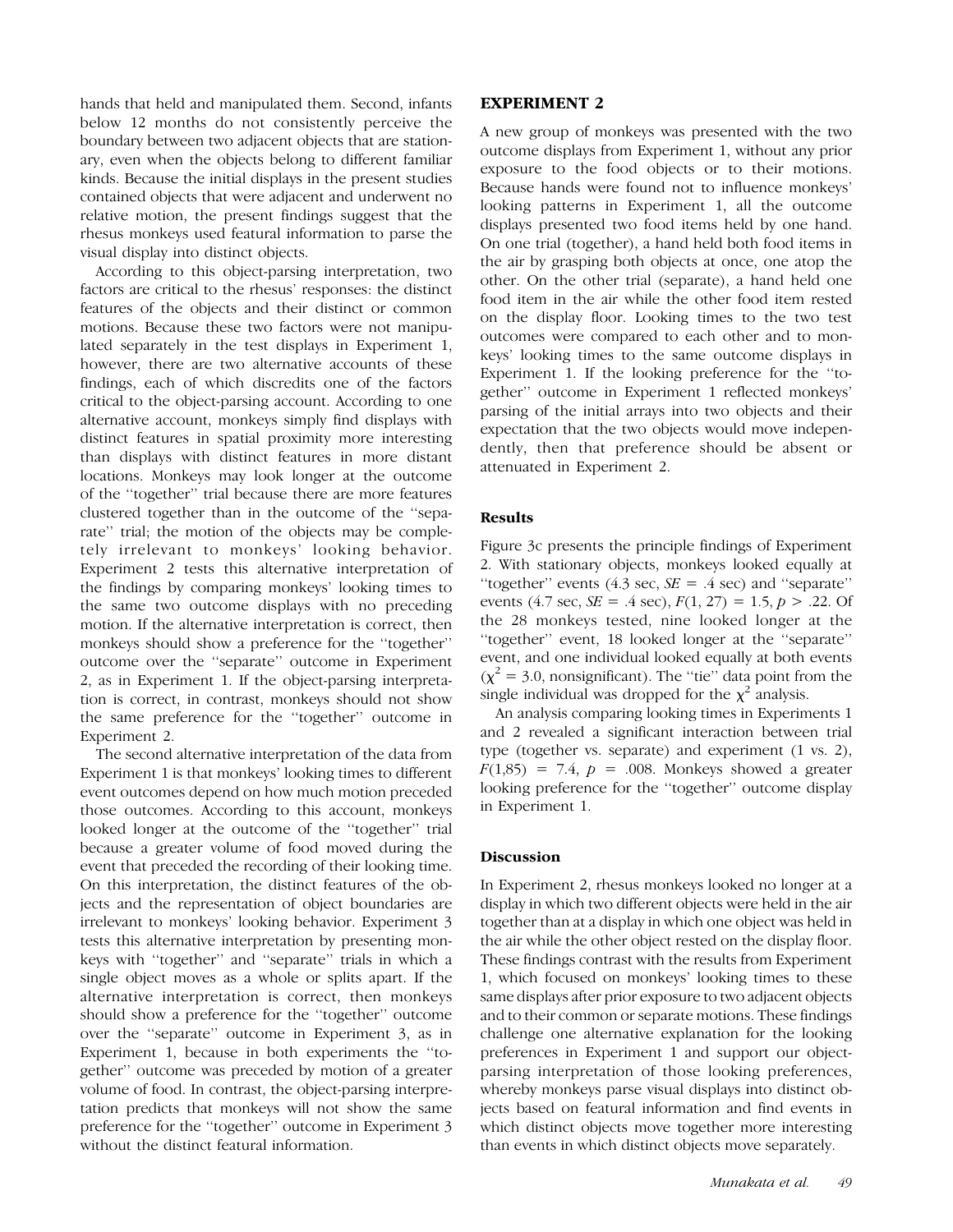However, the second alternative interpretation, whereby monkeys look longer at displays presenting the outcomes of events in which a greater volume of food has moved, could account for the data from both experiments. Experiment 3 tests this alternative with food displays that are parsed, by human infants and adults, into a single object that either moves as a whole or breaks apart. If monkeys' looking times to event outcomes depend on the volume of food in motion that preceded each outcome, then they should look longer at an outcome in which a whole food object has moved than at an outcome in which half of the object has moved. In contrast, if monkey's looking times depend on their parsing of visual displays into bounded objects, then they should show different looking preferences at the outcomes of events that involve one versus two objects.

#### **EXPERIMENT 3**

As in Experiment 1, monkeys were presented with a display of food sitting on a stage floor, a hand grasped the top of the food display and lifted either just the top half of the food or all of the food into the air, and then the display remained stationary while looking times to the event outcomes were recorded. In contrast to Experiment 1, however, each display contained a single food item—a lemon or an orange pepper that either broke into two pieces (separate) or moved as a whole (together). Looking times at the event outcomes were compared to one another and to the looking times of the monkeys in Experiment 1, to investigate whether monkeys' preferences between the event outcomes depends on the volume of food that is lifted or on the monkeys' parsing of the food into distinct objects.

#### **Results**

Figure 4a presents the principal findings of Experiment 3. Monkeys showed a nonsignificant trend toward looking longer at the "separate" outcome display (4.5 sec, SE  $=$  .4 sec) than at the "together" outcome display (3.7) sec,  $SE = .4$  sec),  $F(1, 29) = 3.2$ ,  $p = .08$ . Of the 30 monkeys tested, 19 looked longer at the "separate" display and 11 looked longer at the "together" display  $(\chi^2 = 2.1,$  nonsignificant).

In contrast, an analysis comparing looking times in Experiments 1 and 3 revealed a significant interaction between test display (together vs. separate) and experiment (1 vs. 3),  $F(1, 100) = 8.5$ ,  $p = .004$ . Monkeys



Figure 4. Results from Experiments 3 and 4. Rhesus look nonsignificantly longer when one object appears in two pieces than when it appears together as a whole, both (a) when the object is moved (Experiment 3) and (b) when it is stationary (Experiment 4).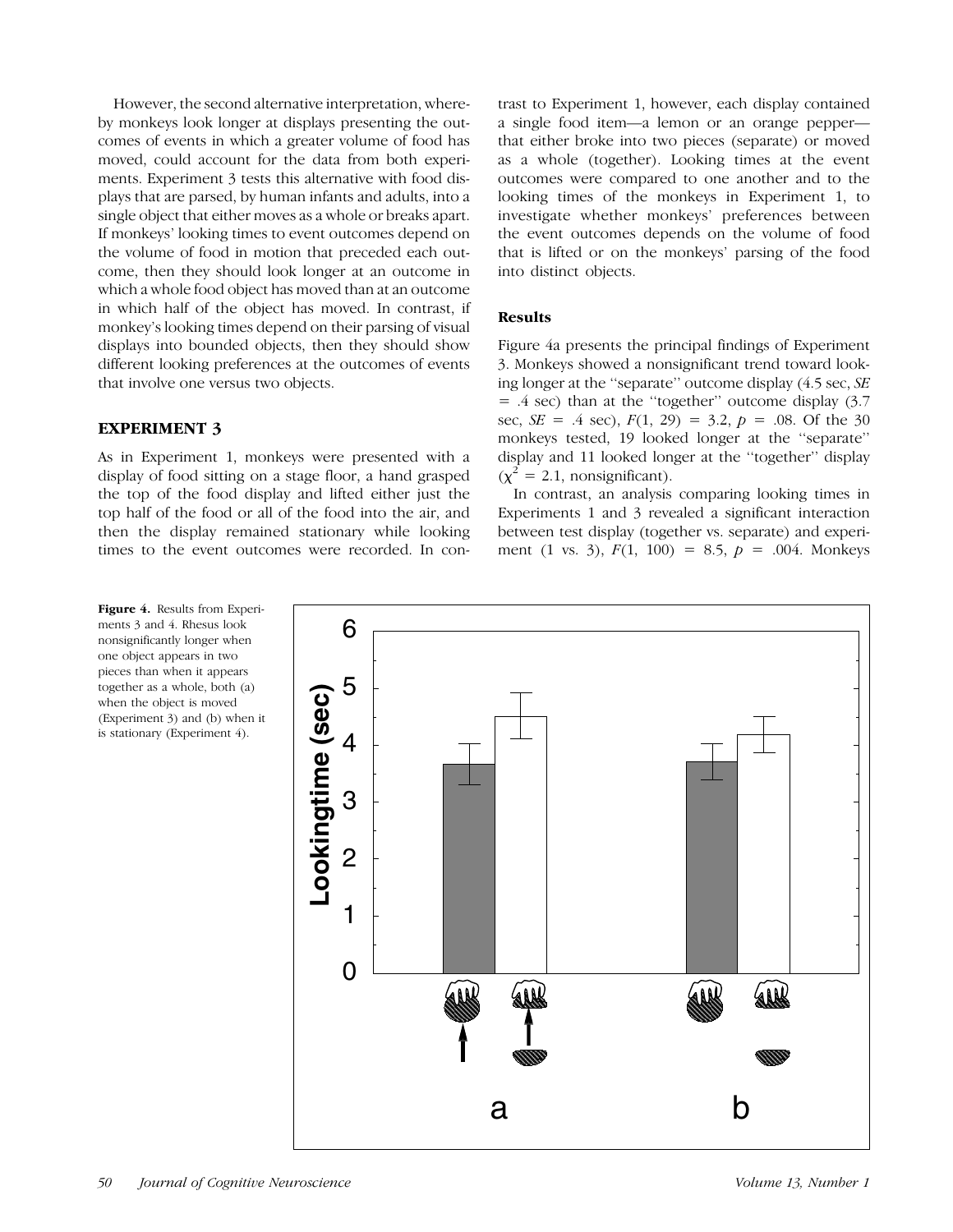looked longer at the outcome of the "together" event in Experiment 1 than in Experiment 3.

#### **Discussion**

When monkeys were presented with events in which either a single food item moved as a whole or half the object moved independently of the rest, they did not look longer at the event outcome that followed motion of a greater food volume. Indeed, monkeys showed a marginally significant tendency in the opposite direction, looking longer at the outcome of the event in which the object broke apart. Looking preferences between the "together" and "separate" trials differed significantly from the preferences shown in Experiment 1, in which the events involved two distinct objects. These findings accord with the thesis that monkeys use featural information to parse visual scenes into objects, represent each object as separately movable and manipulable, and look longer at events in which two distinct objects move together.

Nevertheless, one of the alternative accounts could be revised to account for this collection of data. Perhaps monkeys have a preference both for event outcomes that follow the motion of more food, and for event outcomes that reveal the inside of a food object. According to this revised account, monkeys in Experiment 1 looked longer following an event in which two distinct objects moved together because of their preference for more stuff moving. This preference was not evident in Experiment 3, because it competed with an intrinsic preference for the outcome display from the "separate" trial. Because the inside of the lemon or pepper was visible following the "separate" event of Experiment 3 but not following either the "together" event in Experiment 3 or either event in Experiment 1, a preference for viewing the inside of a food object would produce a greater preference for the "separate" outcome display in Experiment 3 than in Experiment 1.

Experiment 4 tests this revised account by presenting a new group of monkeys with the outcome displays of the "together" and "separate" events from Experiment 3, with no prior presentation of any objects or motion. According to the revised account, monkeys should show a stronger preference for the "separate" event in Experiment 4 than in Experiment 3, because only Experiment 3 would invoke the competing preference for more stuff moving in the "together" event. According to the original, object-parsing account, the preference for the "separate" event in Experiment 4 will not exceed that in Experiment 3. If the monkeys in Experiment 3 expect single objects to move as cohesive units, then preference for the outcome of the "separate" event might be greater in Experiment 3 than in Experiment 4. If monkeys have no expectations about the cohesive or noncohesive motion of food objects, then preferences should be the same in the two experiments.

# **EXPERIMENT 4**

Experiment 4 used the outcome displays of Experiment 3 and the method of Experiment 2: Monkeys were presented with one stationary display in which a hand held a whole food object in the air (together), and one stationary display in which a hand held the top half of the food object in the air while the bottom half of the food object rested on the display floor (separate). Looking times to the two displays were compared to each other and to the looking times of the monkeys in Experiment 3, who viewed the same displays following presentation of the whole object and two different patterns of motion.

#### **Results**

Figure 4b presents the principal findings of Experiment 4. Monkeys looked equally at "together" events (3.7 sec,  $SE = .3 \text{ sec}$ ) and "separate" events (4.2 sec,  $SE = .3 \text{ sec}$ ),  $F(1, 42) = 1.5, p = .2$ . Of the 43 monkeys tested, 16 looked longer at the "together" event and 27 looked longer at the "separate" event ( $\chi^2$  = 2.8, nonsignificant).

The analysis comparing looking times in Experiments 3 and 4 revealed a significant main effect of trial type: monkeys looked longer at the "separate" outcome display  $(4.3 \text{ sec}, \text{ } sE = .3 \text{ sec})$  than at the "together" outcome display (3.7 sec,  $SE = .2$  sec),  $F(1, 71) = 4.5$ ,  $p < .05$ . Of the 73 monkeys tested in Experiments 3 and 4, 46 looked longer at the "separate" outcome display and 27 looked longer at the "together" outcome display,  $\chi^2 = 4.9, p < .05.$ 

#### **Discussion**

In Experiment 4, rhesus monkeys showed a nonsignificantly smaller preference for the "separate" display, in which a single food item appeared in two pieces, than their counterparts in Experiment 3. This finding provides evidence against the thesis that monkeys' looking times depend on a preference for the outcomes of events involving the motion of more food stuff, combined with an intrinsic preference for the separated outcome display with one object. They instead support the object-parsing interpretation of the results from Experiment 1. Monkeys appear to use featural information to parse visual displays into distinct objects, and they find events in which distinct objects move together more novel or less natural than events in which distinct objects move separately.

The findings of Experiments 3 and 4 provide no clear evidence concerning monkeys' expectation that single food items will move cohesively. If monkeys had such an expectation, then the subjects in Experiment 3 should have looked longer at the "separate" display than those in Experiment 4, because the "separate" display in Experiment 3 followed an event in which a single object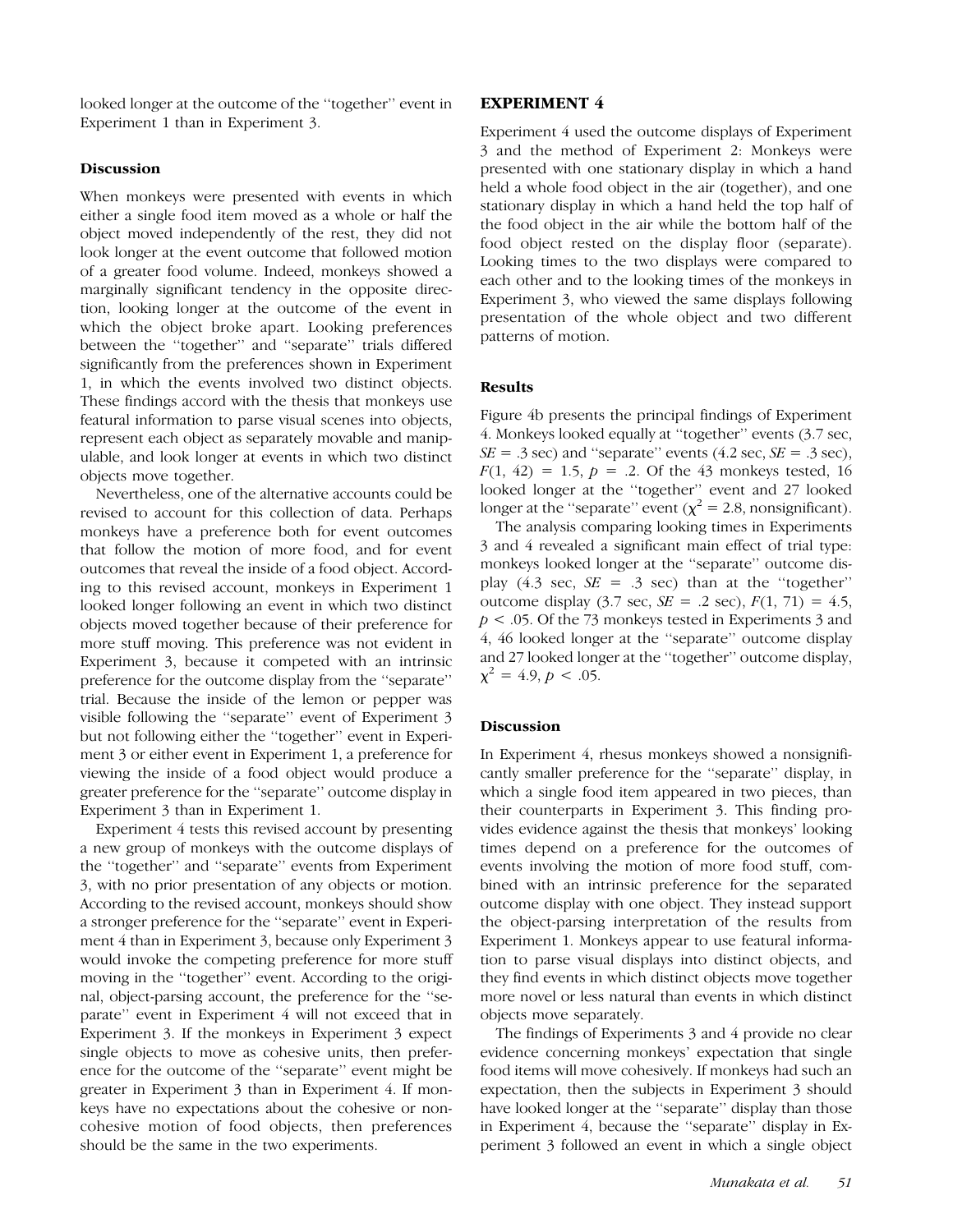broke apart and moved noncohesively. Although the data from Experiments 3 and 4 tend in this direction, no reliable differences were obtained between the looking preferences in the two experiments. Reliable preferences for the outcomes of noncohesive motions have been observed both with human infants and with human adults tested with similar methods and with displays of simple artifacts (Spelke et al., 1989, 1993; Kestenbaum et al., 1987). The absence of a clear effect of cohesiveness in Experiments 3 and 4 may reflect either a species difference or a difference in object domain: Artifacts are more apt to move cohesively than is food, which breaks apart both due to decay, cutting, or eating. Such conclusions cannot be drawn from the present experiments, however, because of the equivocal findings.

# **GENERAL DISCUSSION**

Four experiments provide evidence that rhesus monkeys spontaneously parse arrays of adjacent food items into distinct objects, and that they represent these objects as separately movable and manipulable. Monkeys looked longer at the outcomes of events in which two previously stationary, adjacent objects moved as one unit than at the outcomes of events in which one of the objects moved separately from the other. This preference was not attributable to any intrinsic preference for the former event outcome or to any preference for an outcome that followed a greater amount of motion. Instead, it provides evidence that the monkeys represented the common motion of the two distinct objects as more novel or surprising than the independent motion of those objects.

The present findings suggest broad similarities between the object representations formed by human and nonhuman primates, and between the ways in which those representations are used to support inferences about objects' movability. The well known, detailed homologies between the lower-level visual mechanisms of human and nonhuman primates (Tootell et al., 1996; Sereno et al., 1995; DeYoe & Van Essen, 1988; Maunsell & Newsome, 1987; Desimone et al., 1984) therefore appear to extend to higher-level mechanisms for parsing objects and interpreting object motions. In addition, our findings provide evidence that adult monkeys and human infants show similar behavioral responses to object motions, with heightened visual exploration of motions that are novel or surprising. These findings complement previous results showing that rhesus monkeys, cotton-top tamarins, and human infants show similar looking preferences for events in which objects are occluded or behave in anomalous ways (e.g., Hauser et al., 1996; Hauser, 1998).

# Differences in Sensitivity to Hands

Our studies also reveal two differences between the object representations formed by adult rhesus monkeys and young human infants. First, human infants take account of the actions of human hands in analyzing the motions and support relations among objects. When human infants see an inanimate object rise into the air in a display that includes a human hand, they show a novelty reaction if the hand and object are spatially separated but not if the hand is grasping the object (Needham & Baillargeon, 1993; Leslie, 1984). Monkeys, in contrast, showed no sensitivity to the supporting role of hands in Experiment 1. Their novelty reaction to the common rising motion of two objects was equally strong when no hand contacted the bottom object (an event that implies that the two objects were connected) and when hands contacted each of the objects (an event that implies no connection between the objects).

We see two plausible accounts of the observed differences in sensitivity to hands. First, human infants' greater sensitivity to the supporting role of hands may reflect a species difference in the use of hands, specifically in the manipulation of inanimate objects. Because human infants and human adults manipulate objects more than other primates do, human infants may have more opportunities to learn about hand-object support relations than do other species. A second possibility, not mutually exclusive from the first, is that humans are innately predisposed to attend to the ways in which inanimate objects are manipulated by other humans, which in turn contributes to both infants' abilities to learn rapidly about tools and ultimately to humans' superior tool  $use.<sup>2</sup>$ 

# Differences in the Use of Object Features for **Boundaries**

The second difference between the object representations of adult monkeys and young human infants concerns the use of object features such as surface coloring and shape as information for object boundaries. Adult monkeys and human infants above 11 months of age use featural information to perceive object boundaries; in contrast, infants below 11 months of age do not reliably exhibit this ability. Various factors have been proposed to underlie the developmental change observed in humans. Some factors focus on perceptual development, with behavioral changes attributed to infants' emerging abilities to use image features such as edge alignment and texture similarity to group portions of the visual field into units directly (e.g., Kellman & Arterberry, 1998; Needham, 1998). In contrast, other factors focus on the development of higher level processes, with behavioral changes attributed to an emerging ability to represent objects as members of kinds, and an emerging propensity to use object features such as surface coloring and shape as information for the kinds to which specific objects belong (Needham & Modi, 2000; Xu & Carey, 1996). Further, this change may be driven by the acquisition of verbal labels for the objects (Xu & Carey, 1996).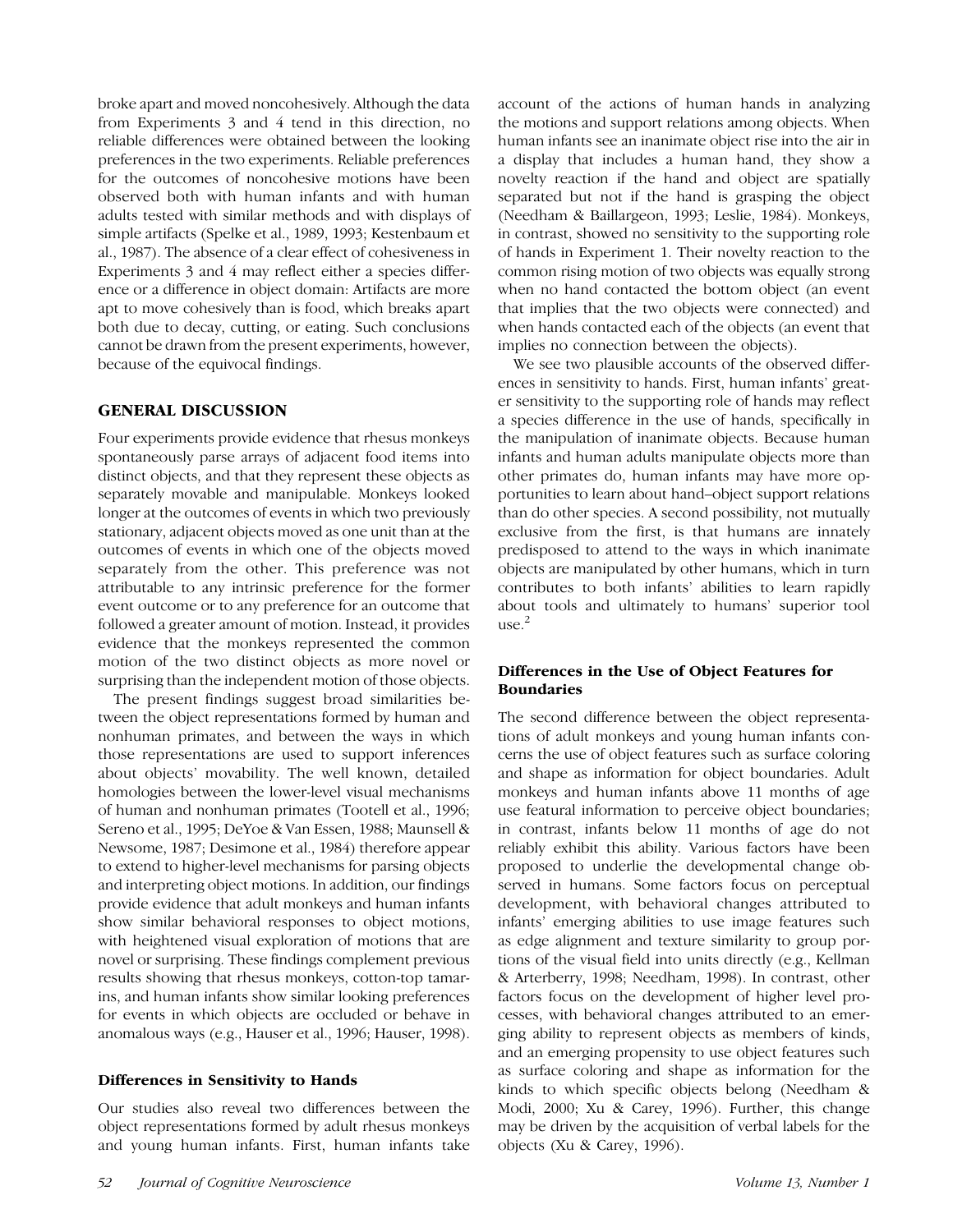Corresponding to these two interpretations of the developmental change in humans are two different interpretations of monkeys' performance in the present studies: Monkeys may have perceived the object boundaries by categorizing each object as a different kind of food, or they may have perceived the boundaries grouping together elements in the visual scene in accord with their colors, textures, and alignment relationships.

There is compelling data suggesting that monkeys represent the category of food, such that they are likely to have "food kind" representations. First, monkeys in the present studies were strongly attentive to food items and occasionally attempted to approach and take them: behaviors often observed with familiar foods and rarely observed with familiar nonfood objects. This was true even though they had no prior experience with these particular food items. Second, experiments by Santos, Hauser, and Spelke (in preparation) suggest that monkeys given evidence that a novel object is food (by observing a person eating part of it) subsequently approach that object, an odorless replica of that object, and other objects of the same color and texture as the original object but of a different shape. In contrast, monkeys do not approach these objects when they are given evidence that the initial object is not food (by observing a person putting the object in her ear rather than her mouth). This finding suggests that monkeys categorize novel objects as kinds of food in terms of properties such as their colors and textures. If perceptible properties of the present stimulus objects allowed monkeys to perceive correctly that these objects were food, then monkeys' propensity to categorize objects as the same foods only when they share a common color and texture would lead them to perceive each display of two (differently colored and textured) foods as containing two distinct objects.

Whatever the reason for monkeys' successful use of featural information to perceive object boundaries, the existence of this capacity in rhesus monkeys casts doubt on the thesis that this ability either depends on, or gives rise to, any uniquely human ability to represent objects. Humans do represent objects in unique ways, for we have unparalleled abilities to build and use complex tools and to communicate about objects with unique symbols for thousands of object kinds. The sources of our uniqueness, however, do not clearly appear in the contexts that have been used thus far to assess object representations in human infants.

# **Steps Toward a Cognitive Neuroscience of Natural Object Representation**

Although our experiments focus strictly on behavioral measures and functional analyses, we believe their greatest potential lies in the contributions they can make to understanding the neural basis of object representation. Rhesus monkeys are one of the most intensively studied species in the neuroanatomy and neurophysiology of vision, and such studies have provided evidence for extensive homologies between their visual systems and those of humans. Our experiments contribute to this literature in three ways. First, they suggest that rhesus monkeys and humans have similar higher visual mechanisms for representing objects and interpreting object motions. The origin of these similarities remains an open question, with likely contributions from both genetically encoded homologies in the underlying neural architectures and similar experiential histories interacting with similar neural learning mechanisms.

Second, our experiments provide evidence that the object representations of monkeys and humans can be assessed by nearly identical tasks. Moreover, these tasks require no training and so allow assessment of the representations that humans and monkeys develop and use spontaneously, rather than less naturalistic representations that may have been developed specifically for solving experimental tasks over months of training on those tasks (see discussion in Rao et al., 1997). Finally, these tasks can be applied not only to adult animals but to infants. Indeed, the preferential looking method was developed for use with infant humans and monkeys (Fantz, 1961), and it has been used to study lower-level visual functions in both species (see Kellman & Banks, 1998 for review). The method therefore should be ideal for investigating the neural architecture subserving visual cognition in both species.

Third, our experiments offer a behavioral task that can readily be adapted for simultaneous behavioral and neural recordings in monkeys. Preferential looking methods have been used successfully both with semifree-ranging rhesus monkeys and with captive cottontop tamarins (e.g., Hauser et al., 1996; Hauser, 1998). In preliminary research, they have yielded similar findings with rhesus monkeys tested with stabilized heads and implanted electrodes (Munakata, Miller, & Spelke, unpublished). In the future, therefore, cognitive neuroscientists should be able to use these methods to probe the neural mechanisms of object representations in untrained monkeys whose experience with objects can be precisely controlled, and to compare the functional properties of those mechanisms directly to those of human infants with varying degrees of experience. Such studies should prove a valuable complement to studies of the neural mechanisms of object representations in adult humans using the combined approaches of cognitive psychology and functional brain imaging.

More specifically, the studies reported in this paper could serve as the starting point for physiological studies probing the cognitive and behavioral functions of neurons activated by visual displays. As a first step, one could ask whether the extensively studied object coding neurons in the inferotemporal cortex (Tanaka, 1996; Perrett et al., 1987; Baylis, Rolls, & Leonard, 1985) are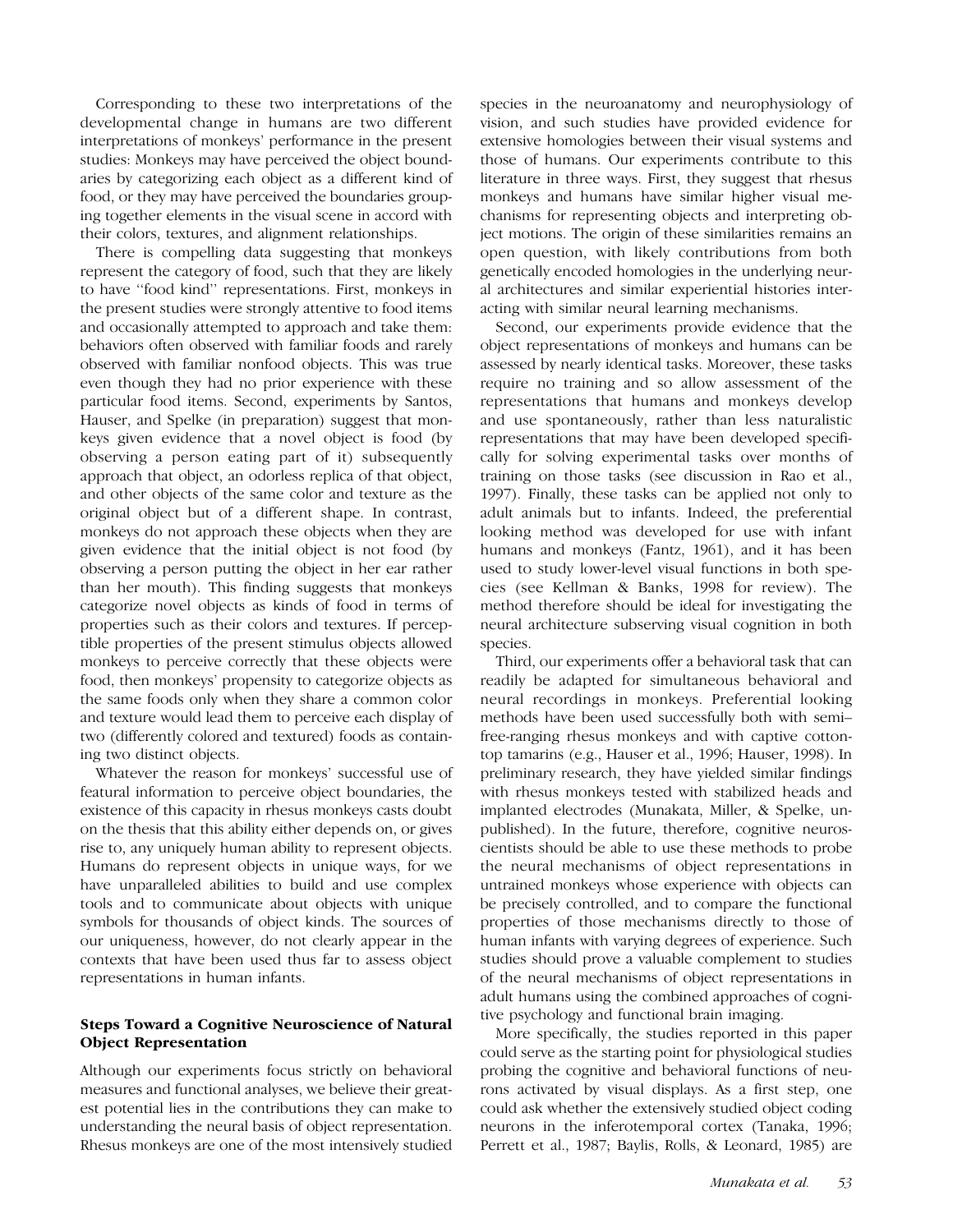responsible for the behavioral results found in our experiments. The finding that monkeys encode twoobject displays as two separate objects leads to the prediction that inferotemporal neurons will respond similarly to each object in a one-object display and in a two-object display, with a possible reduction in response to the latter display due to competition from the different object representations. It is possible, however, that monkeys distinguish the two objects in earlier stages of processing, parsing the display based on contiguous regions of the same general color and texture, without this parsing being clearly reflected in objectlevel representations. These alternatives could be distinguished by recording a population of inferotemporal responses to one of our two-object displays and to each of the two objects separately. If the two-object responses were different from the sum or average of the responses to the two separate objects, this would suggest that monkeys encode the two-object displays in a different manner than the separate objects at the level of the inferotemporal cortex.

If this first experiment showed that inferotemporal neurons encode two-object displays in terms of the two separate objects, one could next manipulate factors that influence object perception and measure the neural correlates. For example, spatiotemporal cues such as common motion may make monkeys more likely to perceive a two-object display as a single object (e.g., Kellman & Spelke, 1983), and elimination of color differences may make them less likely to do so (Santos, Hauser, & Spelke, in preparation). One could thus measure both the behavioral (looking time) and electrophysiological consequences of such manipulations, and compare the results to those from experiments without this preexposure.

Another ideal candidate for converging exploration focuses on the representations underlying abilities to perceive combinations of objects in terms of the separable components: Do such abilities stem from representations of distinct perceptual features or from representations of distinct object kinds? The nature of object representations is a matter of considerable debate in the electrophysiological and related literature (e.g., Sugihara, Edelman, & Tanaka, 1998; Logothetis & Sheinberg, 1996; Tanaka, 1996; Tarr & Bulthoff, 1995; Biederman & Cooper, 1992; Biederman & Gerhardstein, 1995), and issues related to the kinds/ features distinction have been discussed, in a somewhat different terminology. For example, Logothetis and Sheinberg (1996) posit that different levels of categorization could be used to organize object representations, from more specific visual feature-based representations to more abstract-kind representations. Electrophysiological recordings have demonstrated that a given visual object is represented in different ways along a rough hierarchy of processing pathways, from more specific, low-order featural representations

to more abstract, invariant, categorical representations (e.g., Desimone & Ungerleider, 1989). Objects such as those used in our displays could be recognized as distinct based on features at lower levels or categories at higher levels. Alternatively, even the lowest level of object representations may be organized into different kind categories, as suggested by the existence of facespecific representations in both rhesus monkey and human visual areas (Kanwisher, McDermott, & Chun, 1997; Perrett et al., 1987). Though most of the explanations for face-specific representations focus on the unique perceptual properties of faces, rather than a more general categorical organization of the object recognition system, a categorical organization is still possible (Caramazza, 1998). Thus, objects could be categorized as different kinds at the earliest levels of featural processing.

One could further explore these issues in physiological studies by presenting monkeys with different visual forms of a single food category (e.g., bananas that are sliced, mashed, peeled, unpeeled, green, brown, and yellow), and visually similar forms from different food categories (e.g., a green banana and a cucumber). If inferotemporal representations encode information at the level of kinds, the first condition should elicit similar responses in the inferotemporal neurons, whereas the second should elicit different responses. In contrast, if inferotemporal representations encode information at the level of features, the first condition should elicit different responses, whereas the second should elicit similar responses.

In such ways, our understanding of object representation, and in turn, of humans' unique tool and symbol use, may be enhanced by converging efforts at the behavioral and physiological levels of analysis. The methods reported in this paper—used extensively with humans of all ages, requiring no training, and applicable to free-ranging as well as captive animals—could play an instrumental role in this process.

# **METHODS**

# **Experiment 1**

# Participants

Subjects were 59 semi-free-ranging rhesus monkeys living on the island of Cayo Santiago, Puerto Rico. Approximately half the subjects were adult males (age  $>4$  years) and half adult female (age  $>3$  years). Subjects were tested opportunistically whenever they were encountered in a setting with few other monkeys or distractions (e.g., not involved in, or near to, a fight), and when they remained in a seated position long enough for us to present our stimuli. Monkeys occasionally changed positions between trials. In these cases, testing resumed if and when monkeys relocated to another seated position within a couple of minutes. An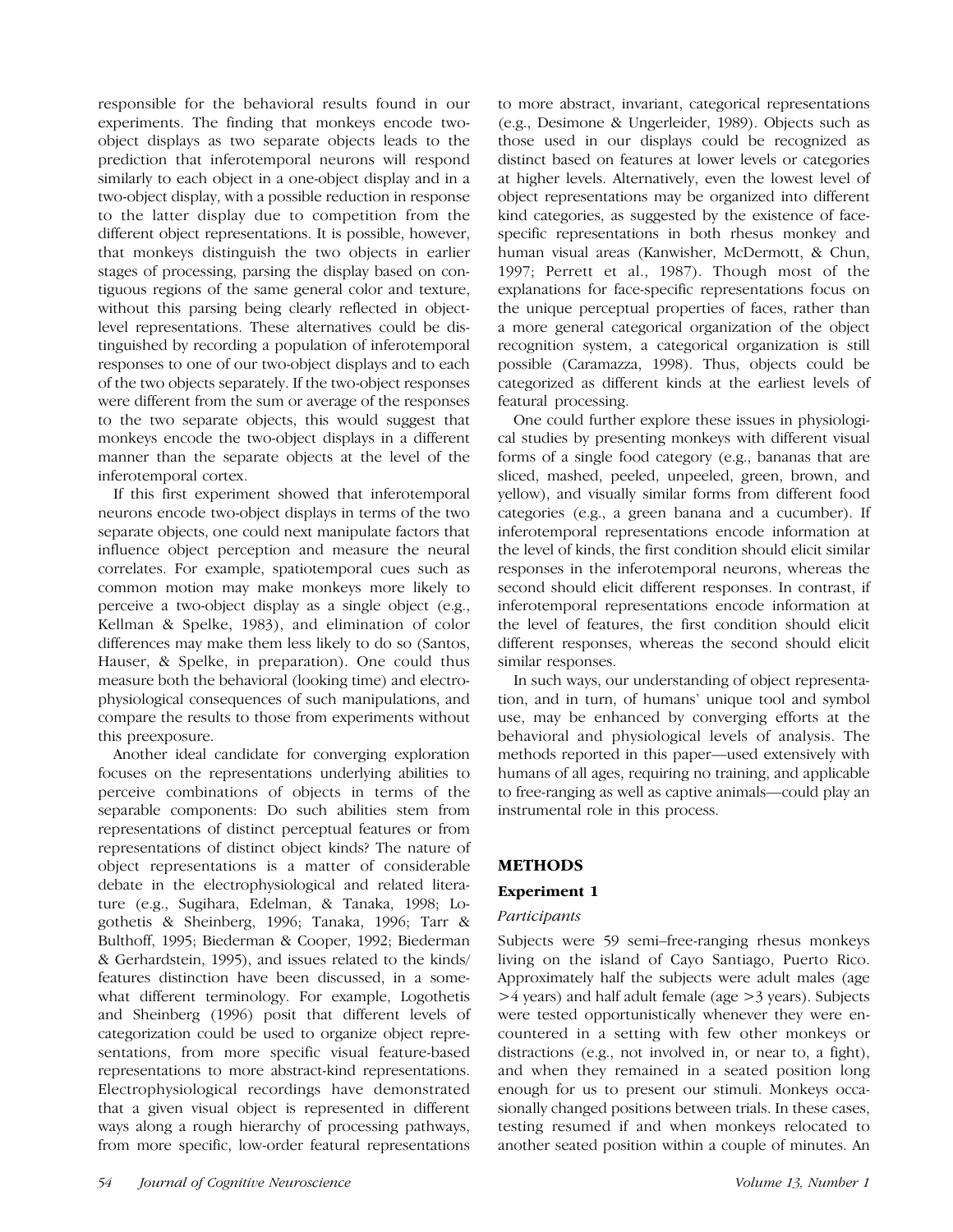additional 21 monkeys were tested but did not provide data for the analyses, due to either position changes that did not allow testing to resume (20 monkeys) or experimenter error (1 monkey).

#### Apparatus and Displays

The experimental apparatus consisted of a stage and a screen constructed from white foam core (Figure 2). The 60  $\times$  30-cm floor and 60  $\times$  40-cm back of the stage were attached at a right angle by triangular supports (12cm height  $\times$  7-cm base) attached to the sides of the stage. The 60  $\times$  40-cm screen had a 60  $\times$  15-cm base supporting small aluminum pans containing the food stimuli for the study. The base and pans were attached to the screen at a right angle by large triangular supports (40-cm height  $\times$  15-cm base) that occluded both the base and the food.

The objects were four foods of contrasting shapes, colors, and textures, with sizes that made them easily graspable by a single human hand: a green pepper (7cm tall  $\times$  8-cm diameter), a brown sweet potato (7-cm tall  $\times$  7.5-cm wide by 17-cm long), a miniature orange pumpkin (7-cm tall  $\times$  8-cm diameter), and a segment of tan ginger root (4.5-cm tall  $\times$  12-cm wide  $\times$  15-cm long). None of these items grew on the island or were brought there either as provisions for the monkeys or as food for the research team; all items therefore were unfamiliar to the subjects. In one display, the green pepper rested on top of the sweet potato. In the other display, the pumpkin rested on top of the ginger root.

# Design

Each monkey was presented with one "together" trial and one "separate" trial, each involving a different pair of food items. Twenty-eight monkeys were tested in a hold-top condition in which the experimenter held only the top object with one hand during each event, and 31 monkeys were tested in a hold-both condition in which the experimenter held both objects with both hands. Within each of these conditions, the pairing of objects (pepper/potato vs. pumpkin/ginger) and trial types (together vs. separate) and the order of test trials were orthogonally counterbalanced across monkeys.

#### Procedure

All testing was conducted by one experimenter and one camcorder operator; a test began when the investigators located a monkey who was seated in a quiet spot. The experimenter positioned the apparatus 2–5 m away from the test monkey with the screen in front of and blocking the monkey's view of the stage, and the camcorder operator began to videotape the monkey from behind the display (Figure 2). The experimenter then raised the

screen to reveal an empty stage and immediately lowered it. Each test trial then proceeded as follows: The experimenter raised the screen to reveal one food item sitting atop a second food item. The experimenter checked that the monkey had fixated the objects, and then she lifted the top object approximately 30 cm in 1 sec. In "together" events, the bottom object moved with the top object; in "separate" events, the bottom object remained on the floor of the display. In the hold-top condition, the experimenter held only the top object from above with the right hand (the two objects were attached with toothpicks invisible to the monkeys). In the hold-both condition, the experimenter held the top object from above with the right hand and the bottom object from the side and bottom with the left hand. After lifting the object(s), the experimenter called "Count" and the camcorder operator began counting 10 sec on the camcorder display. The experimenter held the object(s) stationary until the camcorder operator called "Done" to signal the end of the 10-sec trial. The experimenter then lowered the screen. This procedure has been successfully used in previous looking time experiments on this population (e.g., Hauser et al., 1996).

Each monkey received one "together" and one "separate" trial. These two trials were separated by two additional trials unrelated to the present studies and involving the stationary presentation of other food items (carrots and squash). For most monkeys, trials were separated by an intertrial interval of 3–5 sec and the entire experiment lasted a couple of minutes. For monkeys who repositioned themselves between trials, the intertrial intervals were longer but never exceeded a couple of minutes.

# Coding and Analysis

Two coders blind to the hypotheses and conditions of the experiment viewed the videotaped trials frame-byframe to determine how long monkeys observed each of the event outcomes. On each trial, coding began just after the objects came to rest, as signaled by the experimenter's voice on the videotape, and ended 10 sec later. Four of the monkeys were coded by both coders; the correlation between their judgments of total looking time on each trial was .93. Looking times were analyzed by a  $2 \times 2$  ANOVA with Condition (holdtop vs. hold-both) as a between-subjects factor and Display (together vs. separate) as the within-subjects factor.

#### **Experiment 2**

#### Participants

Subjects were 28 monkeys from the same population as in Experiment 1. An additional 10 monkeys were tested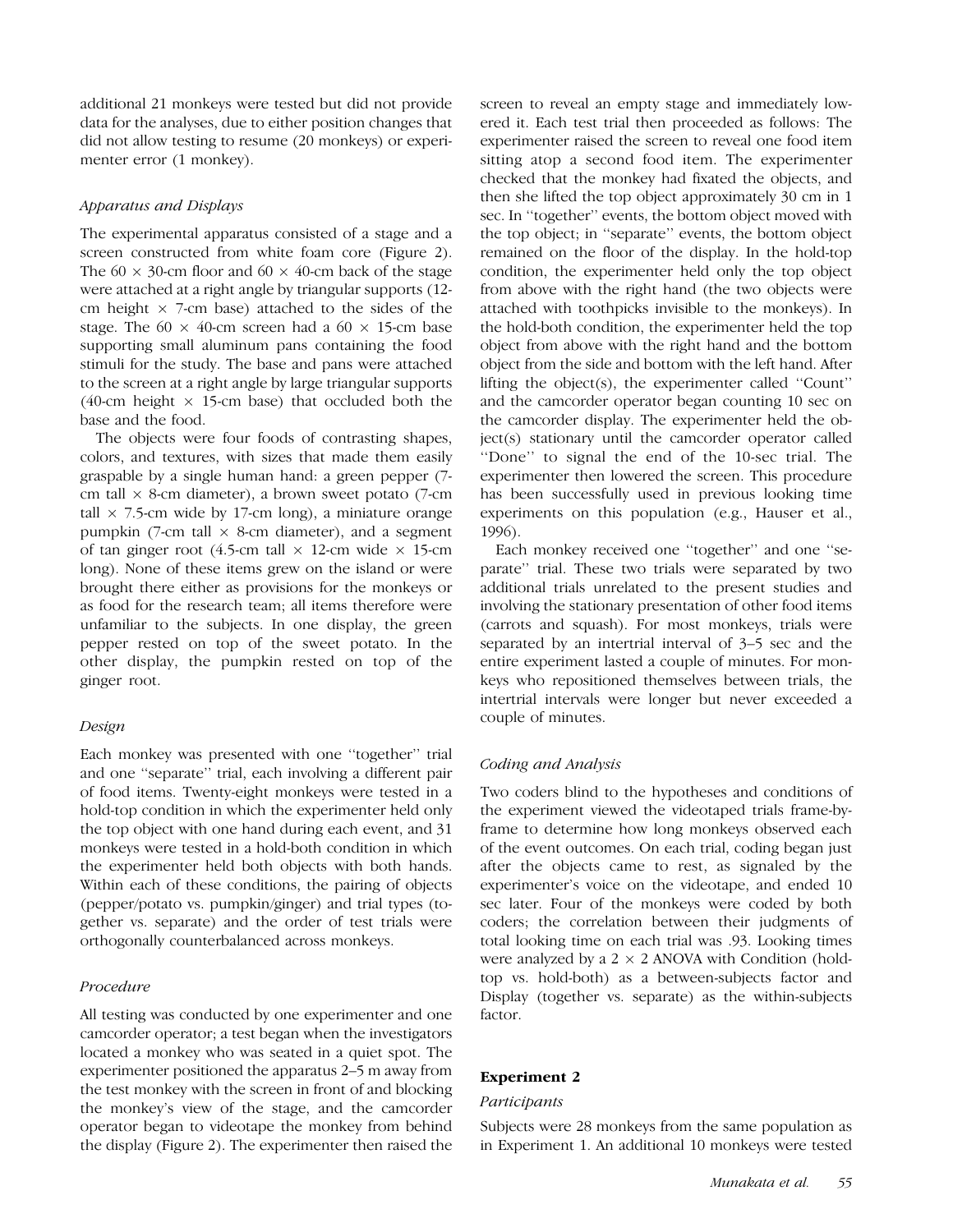but did not provide data for the analyses, due to either position changes that did not allow testing to resume (9) monkeys) or experimental error (1 monkey).

#### Apparatus and Stimuli

The apparatus was similar to that in Experiment 1, except that the stage was somewhat smaller (back  $=$  $45 \times 30$  cm, floor =  $45 \times 30$  cm) and the screen was slightly taller (base =  $45 \times 15$  cm; face =  $45 \times 45$  cm). The food objects and object positions were the same as in the outcome displays for Experiment 1. On the "separate" trial, the position of the experimenter's hand was the same as in the "separate" trial of the hold-top condition of Experiment 1. On the "together" trial, the experimenter's right hand grasped the two objects simultaneously from the side and supported them in the same positions as on the "together" trials for both conditions of Experiment 1.

#### Design

The design was the same as in Experiment 1, except that all subjects were run in a single-hand condition.

#### Procedure

Each trial began when the experimenter lifted the screen to reveal the objects currently held in the air. As the screen was raised, the experimenter called "Count" and the camcorder operator began counting 10 sec on the camcorder display. In all other respects, the procedure was the same as in Experiment 1.

# Coding and Analysis

A single coder blind to the conditions of the experiment scored the videotapes. Trials for 10 subjects were coded by a second observer and the correlation between judgments of both observers was .98. As in previous studies (Hauser et al., 1996; Hauser, 1998), videos were acquired onto a computer using Adobe Premiere software and a Radius Videovision board. Coding began and ended as for Experiment 1.

Looking times in Experiment 2 were analyzed by a one-way ANOVA with Display (together vs. separate) as the within-subjects factor. A further ANOVA with the additional factor of Experiment compared the looking patterns of the monkeys in Experiment 2 to those in Experiment 1.

# **Experiment 3**

#### Participants

Subjects were 30 monkeys from the same population as in Experiments 1 and 2. An additional 13 monkeys were tested but did not provide data for the analyses, due to either position changes that did not allow testing to resume (12 monkeys) or experimental error (1 monkey).

# Apparatus and Displays

The apparatus was identical to that of Experiment 2. The displays were the same as in the hold-top condition of Experiment 1, except for the objects: a yellow lemon and an orange pepper, oriented vertically. On "together" trials, a whole object appeared on the display floor, oriented vertically, and a hand grasped its top half and lifted the object into the air. On "separate" trials, two halves of an object with a horizontal cut through the middle appeared on the display floor in the same orientation, and a hand grasped the top half and lifted it into the air while the bottom half remained on the display floor. At the start of the "separate" trial, the cut in the object was detectable by adults but inconspicuous. At the end of the trial, small portions of the inside of the object were visible from the monkey's stationpoint.

# Design, Procedure, Coding, and Analyses

The design and procedure were the same as in Experiment 1, except that only one condition (hold-top) was administered and only one object (together or separate) was displayed. The coding and analyses were the same as in Experiment 2.

# **Experiment 4**

# Participants

Subjects were 43 monkeys from the same population as in Experiments 1–3. An additional 27 monkeys were tested but did not provide data for the analyses, due to either position changes that did not allow testing to resume (26 monkeys) or experimental error (1 monkey).

# Apparatus and Displays

These were the same as in Experiment 3, except that the food object never appeared on the display floor and was not grasped and lifted.

# Design, Procedure, Coding, and Analyses

These were the same as in Experiment 2.

#### **Acknowledgments**

The research was supported by McDonnell-Pew Postdoctoral Fellowships to Yuko Munakata and Randall O'Reilly; an NSF predoctoral fellowship and Harvard University McMaster's funds to Laurie Santos; NIH grant R37-HD23103 to Elizabeth Spelke; and an NSF Young Investigator Award to Marc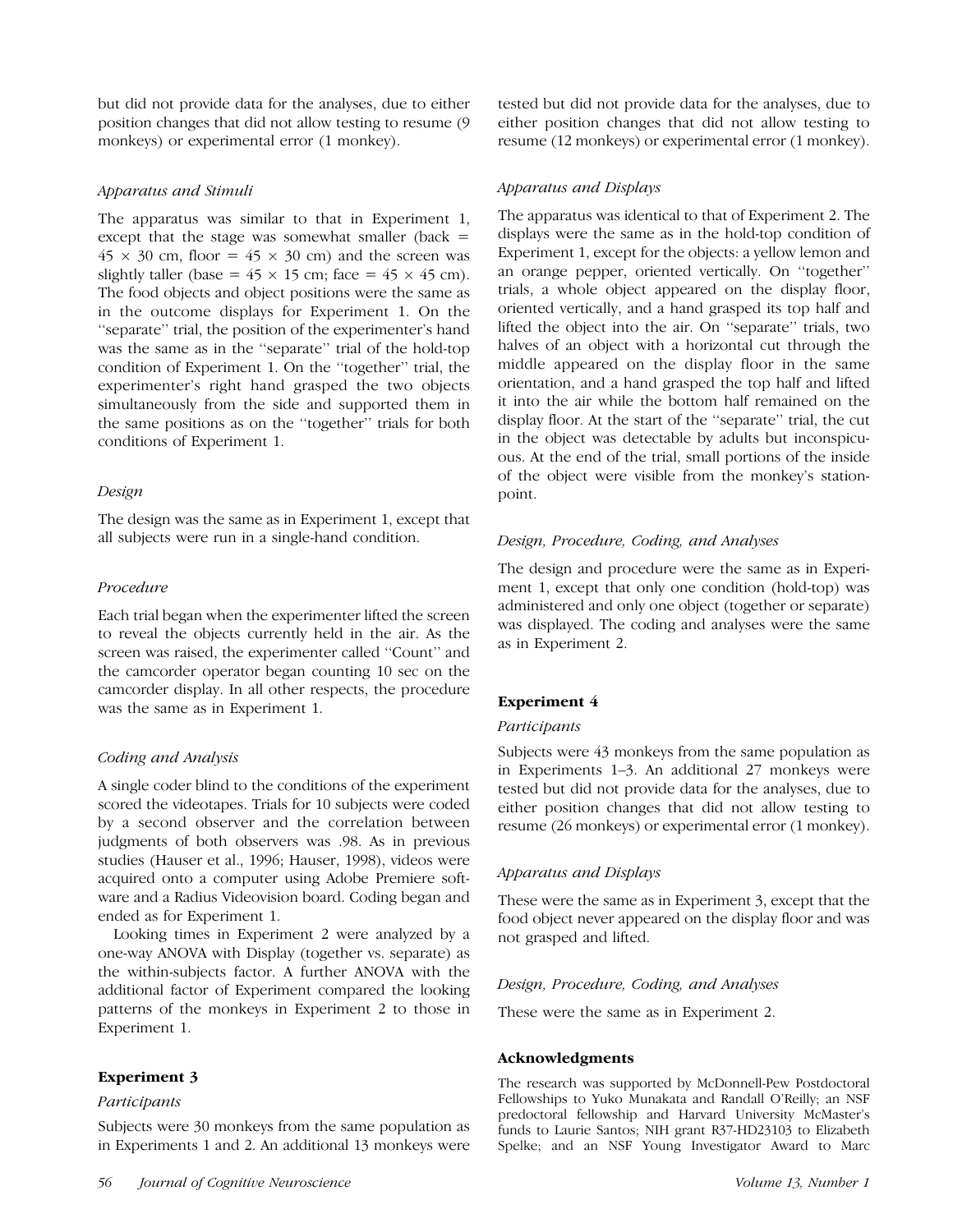Hauser. We thank members of the Cognitive Development Center at the University of Denver for feedback on drafts of this article. We thank Elliott Blass, Amy Jackendoff, Katie Liu, Cory Miller, Marianne Moon, Bridget Spelke, and Fei Xu for assistance with conducting and coding the studies. We thank the CPRC (PHS grant P51RR00168-38), and Drs. M. Kessler, F. Bercovitch, and J. Berard for helping secure the Cayo Santiago facilities.

Reprint requests should be sent to Yuko Munakata at the Department of Psychology, University of Denver, 2155 S. Race Street, Denver, CO 80208, USA, or via e-mail to munakata@du.edu.

#### **Notes**

1. In some cases, infants younger than 1 year have demonstrated abilities to use featural information to parse simple, adjacent objects into separable units (Needham & Baillargeon, 1997; Needham, 1998). Further work is needed to determine why such abilities are not reliably observed in infants during the first year of life.

2. A third account for the differential sensitivity to hands may be quickly rejected. Human infants' greater response to hands is not due to any greater sensitivity of the preferential looking task with human infants, relative to adult rhesus monkeys, because we found monkeys to be more sensitive than human infants to featural information for objects in the present experiments. A fourth interpretation is possible though not very likely. Human infants' greater sensitivity to hands in our experiments may depend on the use of human hands perhaps monkeys would show similar sensitivity to hands if tested with monkey hands. However, rhesus monkeys show similar physiological responses to human hands and monkey hands (Rizzolatti, Fadiga, Fogassi, & Gallese, 1999; di Pellegrino, Fadiga, Fogassi, Gallese, & Rizzolatti, 1992), suggesting that rhesus monkeys' observed insensitivity to the supporting role of hands in our studies is unlikely to be an artifact of the use of human hands.

#### **REFERENCES**

- Baillargeon, R. (1995). Physical reasoning in infancy. In M. Gazzaniga (Ed.), The cognitive neurosciences. Cambridge: MIT Press.
- Baylis, G. C., Rolls, E. T., & Leonard, C. M. (1985). Selectivity between faces in the responses of a population of neurons in the cortex of the superior temporal sulcus of the macaque monkey. **Brain Research**, 342, 91-102.
- Bertenthal, B. I. (1996). Origins and early development of perception, action, and representation. **Annual Review of** Psychology, 47, 431-459.
- Biederman, I., & Cooper, E. E. (1992). Size invariance in visual object priming. Journal of Experimental Psychology: Human Perception and Performance, 18, 121-133.
- Biederman, I., & Gerhardstein, P. C. (1995). Viewpoint-dependent mechanisms in visual object recognition: Reply to Tarr and Bulthoff (1995). *Journal of Experimental Psychol*ogy: Human Perception and Performance, 21, 1506-1514.
- Caramazza, A. (1998). Domain-specific knowledge systems in the brain: The animate-inanimate distinction. *Journal of* Cognitive Neuroscience, 10, 1-34.
- Desimone, R., Albright, T. D., Gross, C. G., & Bruce, C. (1984). Stimulus selective properties of inferior temporal neurons in the macaque. Journal of Neuroscience, 4, 2051-2062.
- Desimone, R., Ungerleider, L. G. (1989). Neural mechanisms of visual processing in monkeys. In F. Boller, & J. Grafman

(Eds.), Handbook of neuropsychology, vol. 2 (pp. 267-299). New York: Elsevier.

- DeYoe, E. A., & Van Essen, D. C. (1988). Concurrent processing streams in monkey visual cortex. Trends in Neurosciences. 11, 219-226.
- di Pellegrino, G., Fadiga, L., Fogassi, L., Gallese, V., & Rizzolatti, G. (1992). Understanding motor events: A neurophysiological study. Experimental Brain Research, 91, 176-180.
- Fantz, R. (1961). The origin of form perception. Scientific American, 204, 66-72.
- Fantz, R. (1964). Visual experience in infants: Decreased attention to familiar patterns relative to novel ones. Science, 146 668-670
- Hauser, M. D. (1998). A nonhuman primate's expectations about object motion and destination: The importance of self-propelled movement and animacy. Developmental Science, 1, 31-37.
- Hauser, M. D., & Carey, S. (1998). Building a cognitive creature from a set of primitives: Evolutionary and developmental insights. In D. Cummins & C. Allen (Eds.), The evolution of mind. Oxford: Oxford University Press.
- Hauser, M. D., MacNeilage, P., & Ware, M. (1996). Numerical representations in primates. Proceedings of the National Academy of Sciences, U.S.A., 93, 1514.
- Hauser, M. D., & Williams, T. (submitted). A nonhuman primates' expectations about invisible displacement: Two procedures, two different systems of knowledge?
- Johnson, S. P., & Aslin, R. N. (1996). Perceptions of object unity in young infants: The rules of motion, depth, and orientation. Cognitive Development, 11, 161-180.
- Kanwisher, N., McDermott, J., & Chun, M. M. (1997). The fusiform face area: A module in human extrastriate cortex specialized for face perception. Journal of Neuroscience, 17, 4302.
- Kellman, P. J., & Arterberry, M. E. (1998). The cradle of knowledge: Development of perception in infancy. Cambridge: MIT Press.
- Kellman, P. J., & Banks, M. S. (1998). Infant visual perception. In D. Kuhn & R. S. Siegler (Eds.), Handbook of child psychology: Cognition, perception, and language, 5th ed (pp. 103–146). New York: Wiley.
- Kellman, P. J., & Spelke, E. (1983). Perception of partially occluded objects in infancy. Cognitive Psychology, 15, 483-524.
- Kestenbaum, R., Termine, N., & Spelke, E. S. (1987). Perception of objects and object boundaries by 3-month-old infants. British Journal of Developmental Psychology, 5, 367-383.
- Leslie, A. M. (1982). The perception of causality in infants. Perception, 11, 173-186.
- Leslie, A. M. (1984). Infant perception of a manual pick-up event. British Journal of Developmental Psychology, 2, 19-32.
- Logothetis, N. K., & Sheinberg, D. L. (1996). Visual object recognition. Annual Review of Neuroscience, 19, 577-621.
- Maunsell, J. H., & Newsome, W. T. (1987). Visual processing in monkey extrastriate cortex. Annual Review of Neuroscience, 10, 363-401.
- Meltzoff, A. S. (1988). Infant imitation and memory: Ninemonth-olds in immediate and deferred tests. Child Development, 59, 217-225.
- Nagell, K., Olguin, R. S., & Tomasello, M. (1993). Processes of social learning in the tool use of chimpanzees (Pan troglodytes) and human children (Homo sapiens). *Journal of* Comparative Psychology, 107, 174-186.
- Needham, A. (1997). Factors affecting infants' use of featural information in object segregation. Current Directions in Psychological Science, 6, 26-33.
- Needham, A. (1998). Infants' use of featural information in the segregation of stationary objects. *Infant Bebavior and De*velopment, 21, 47-76.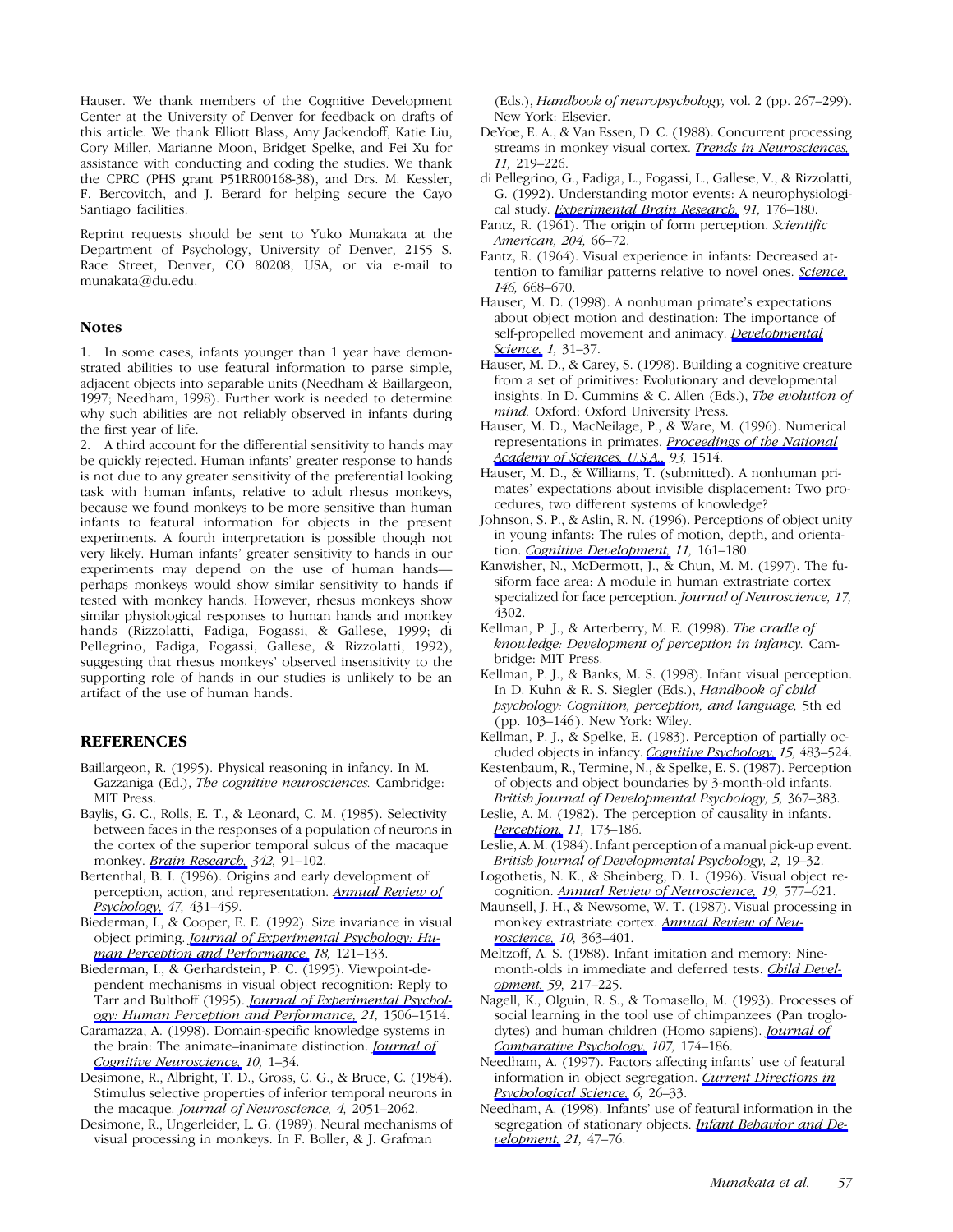Needham, A., & Baillargeon, R. (1993). Intuitions about support in 4.5-month-old infants. Cognition, 47, 121-148.

Needham, A., & Baillargeon, R. (1997). Object segregation in 8month-old infants. Cognition, 62, 121-149.

Needham, A., & Baillargeon, R. (1998). Effects of prior experience on 4.5-month-old infants' object segregation. *Infant* Behavior and Development, 21, 1-23.

Needham, A., & Modi, M. (2000). Infants' use of prior experiences with objects in object segregation. Implications for object recognition in infancy. In H. Reese (Ed.), Advances in child development and behavior, vol. 27 (pp. 99-133).

Perrett, D. I., Mistlin, A. J., & Chitty, A. J. (1987). Visual neurones responsive to faces. *Trends in Neurosciences*, 10, 358-364.

- Rao, S. C., Rainer, G., & Miller, E. K. (1997). Integration of what and where in the primate prefrontal cortex. Science, 276, 821.
- Rizzolatti, G., Fadiga, L., Fogassi, L., & Gallese, V. (1999). Resonance behaviors and mirror neurons. Archives Italiennes de Biologie, 137, 85.
- Scholl, B., & Leslie, A. (in press). Explaining the infant's object concept: Beyond the perception/cognition dichotomy. In E. Lepore & Z. Pylyshyn (Eds.), What is cognitive science? Oxford: Blackwell.

Sereno, M. I., Dale, A. M., & Tootell, R. B. H. (1995). Borders of multiple visual areas in humans revealed by functional magnetic resonance imaging. Science, 268, 889.

Spelke, E. (1985). Preferential looking methods as tools for the study of cognition in infancy. In G. Gottlieb & N. Krasnegor (Eds.), Measurement of audition and vision in the first year of postnatal life (pp. 323-363). Norwood, NJ: Ablex.

Spelke, E., Breinlinger, K., Jacobson, K., & Phillips, A. (1993). Gestalt relations and object perception: A developmental study. *Perception*, 22, 1483-1501.

- Spelke, E., & Van de Walle, G. A. (1993). Perceiving and reasoning about objects: Insights from infants. In N. Eilan & R. A. McCarthy (Eds.), Spatial representation: Problems in philosophy and psychology (pp. 132-161). Oxford: Blackwell.
- Spelke, E. S., Hofsten, C. V., & Kestenbaum, R. (1989). Object perception in infancy: Interaction of spatial and kinetic information for object boundaries. Developmental Psychology, 25, 185-196.
- Sugihara, T., Edelman, S., & Tanaka, K. (1998). Representation of objective similarity among three-dimensional shapes in the monkey. **Biological Cybernetics**, 78, 1.
- Tanaka, K. (1996). Inferotemporal cortex and object vision. <u> Annual Review of Neuroscience,</u> 19, 109–139.
- Tarr, M. J., & Bulthoff, H. H. (1995). Is human object recognition better described by geon structural descriptions or by multiple views? Comment on Biederman and Gerhardstein (1993). Journal of Experimental Psychology: Human Perception and Performance, 21, 1494.
- Tomasello, M., Kruger, A. C., & Ratner, H. H. (1993). Cultural learning. Behavioral and Brain Sciences, 16, 495-552.
- Tootell, R. B. H., Dale, A. M., Sereno, M. I., & Malach, R. (1996). New images from human visual cortex. *Trends in Neuros*ciences, 19, 481-489.
- von Hofsten, C., & Spelke, E. (1985). Object perception and object-directed reaching in infancy. Journal of Experimental Psychology: General, 11, 198-212.
- Woodward, A. L. (1998). Infants selectively encode the goal object of an actor's reach. Cogniton, 69, 1-34.
- Xu, F., & Carey, S. (1996). Infants' metaphysics: The case of numerical identity. Cognitive Psychology, 30, 111-153.
- Xu, F., Carey, S., & Welch, J. (1999). Infants' ability to use object kind information for object individuation. Cognition,  $70, 137 - 166.$